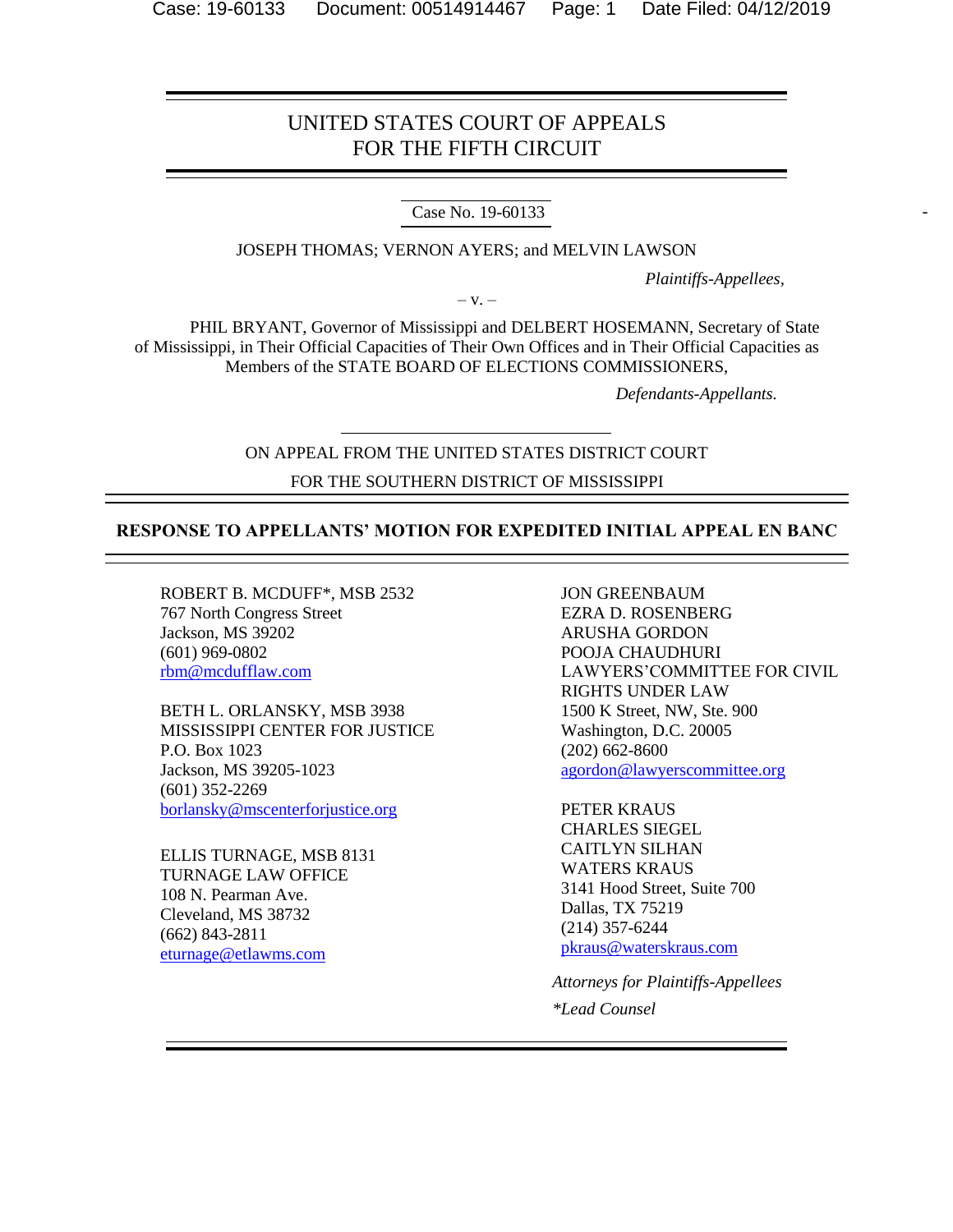JOSEPH THOMAS, *et al.,* Plaintiffs-Appellees, v. No. 19-60133

PHIL BRYANT, *et al.*, Defendants-Appellants.

# **CERTIFICATE OF INTERESTED PERSONS**

The undersigned counsel of record certifies that the following listed persons as described in the fourth sentence of 5th Cir. Rule 28.2.1 have an interest in the outcome of this case. These representations are made in order that the judges of this Honorable Court may evaluate possible disqualification or recusal.

- 1. Joseph Thomas, Appellee
- 2. Vernon Ayers, Appellee
- 3. Melvin Lawson, Appellee
- 4. Robert B. McDuff, Lead Counsel for Appellees
- 5. Beth L. Orlansky, Mississippi Center for Justice, Counsel for Appellees
- 6. Jon Greenbaum, Lawyers' Committee for Civil Rights Under Law, Counsel for Appellees
- 7. Ezra D. Rosenberg, Lawyers' Committee for Civil Rights Under Law, Counsel for Appellees
- 8. Arusha Gordon, Lawyers' Committee for Civil Rights Under Law, Counsel for Appellees
- 9. Pooja Chaudhuri, Lawyers' Committee for Civil Rights Under Law, Counsel

i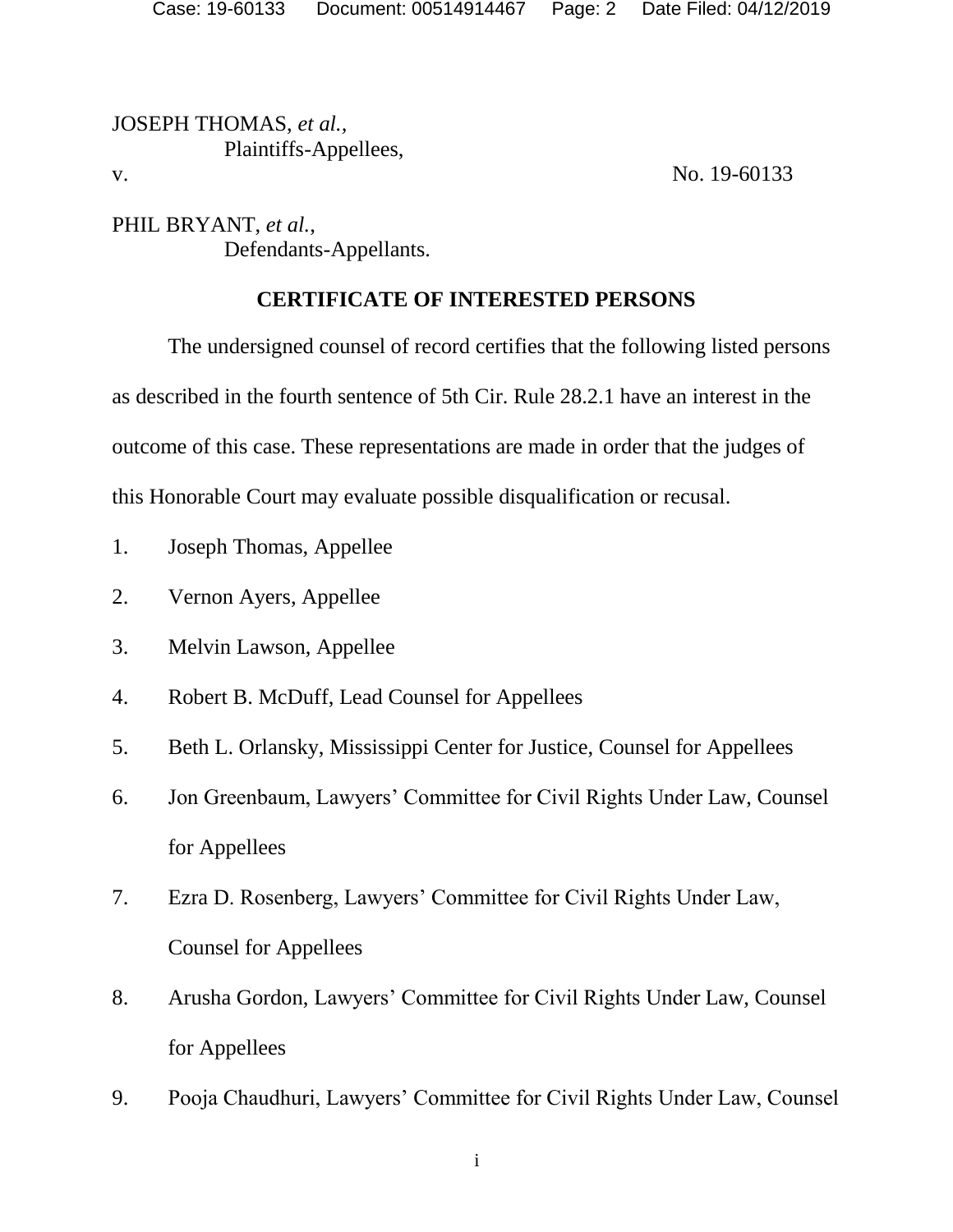for Appellees

- 10. Ellis Turnage, Turnage Law Office, Counsel for Appellees
- 11. Peter Kraus, Waters Kraus, Counsel for Appellees
- 12. Charles Siegel, Waters Kraus, Counsel for Appellees
- 13. Caitlyn Silhan, Waters Kraus, Counsel for Appellees
- 14. Phil Bryant, Governor of Mississippi, Appellant
- 15. Delbert Hosemann, Secretary of State of Mississippi, Appellant
- 16. Michael B. Wallace, Wise Carter Child & Caraway P.A., Counsel for Appellants
- 17. Charles E. Cowan, Wise Carter Child & Caraway P.A., Counsel for Appellants
- 18. T. Russell Nobile, Wise Carter Child & Caraway P.A., Counsel for Appellants
- 19. Tommie S. Cardin, Butler Snow LLP, Counsel for Appellants
- 20. B. Parker Berry, Butler Snow LLP, Counsel for Appellants
- 21. Jim Hood, Attorney General of Mississippi
- 22. Douglas T. Miracle, Counsel for the Office of the Mississippi Attorney General

Respectfully submitted,

 *s/Robert B. McDuff* April 12, 2019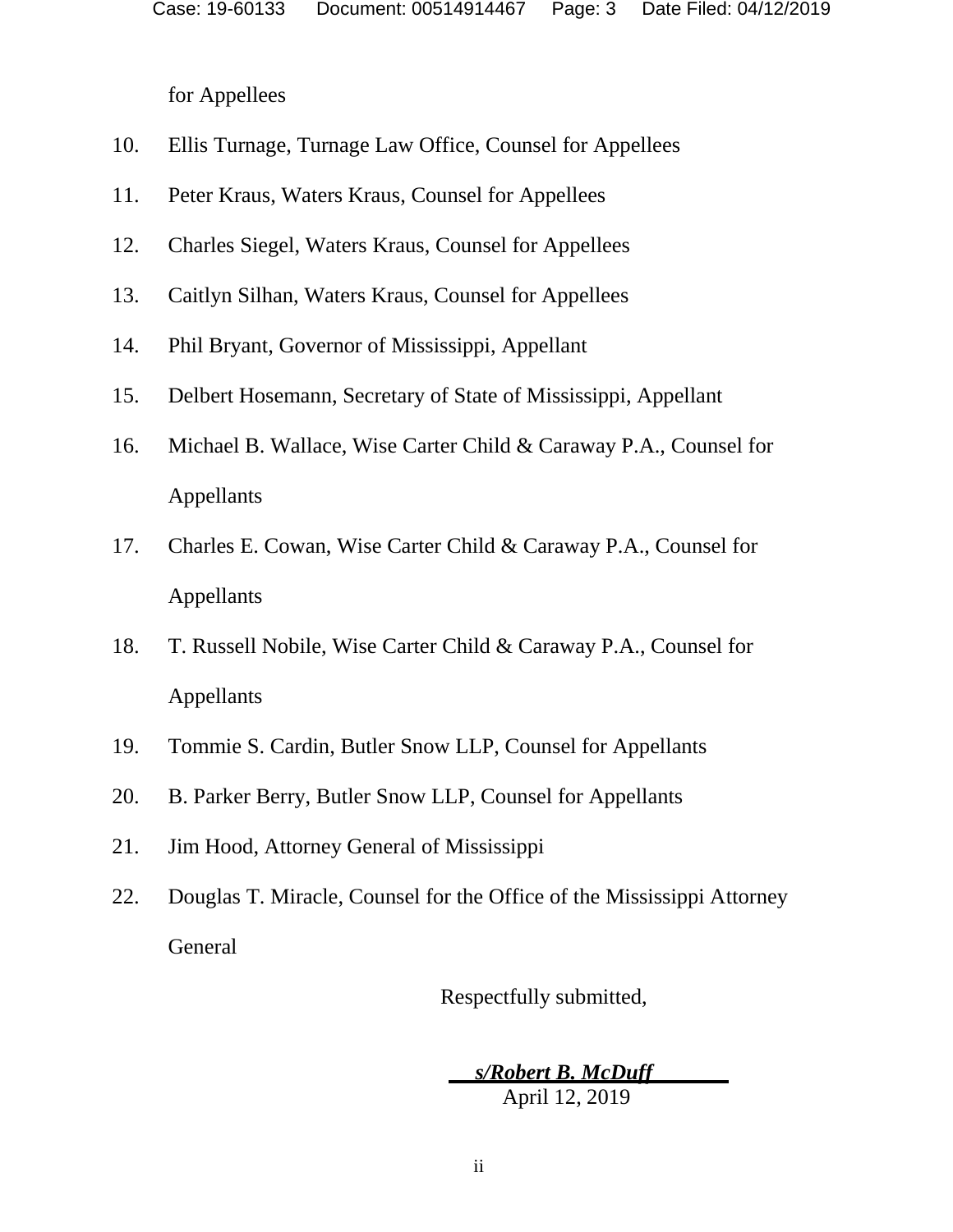# **TABLE OF AUTHORITIES**

# **CASES**

| Belk v. Charlotte-Mecklenburg Bd. of Educ.,                           |
|-----------------------------------------------------------------------|
|                                                                       |
| Moore v. Leflore Cty. Bd. of Election Comm'rs,                        |
|                                                                       |
|                                                                       |
| <i>Thomas v. Bryant, 2019 WL 654314, (S.D. Miss. Feb. 16, 2019)</i> 4 |
|                                                                       |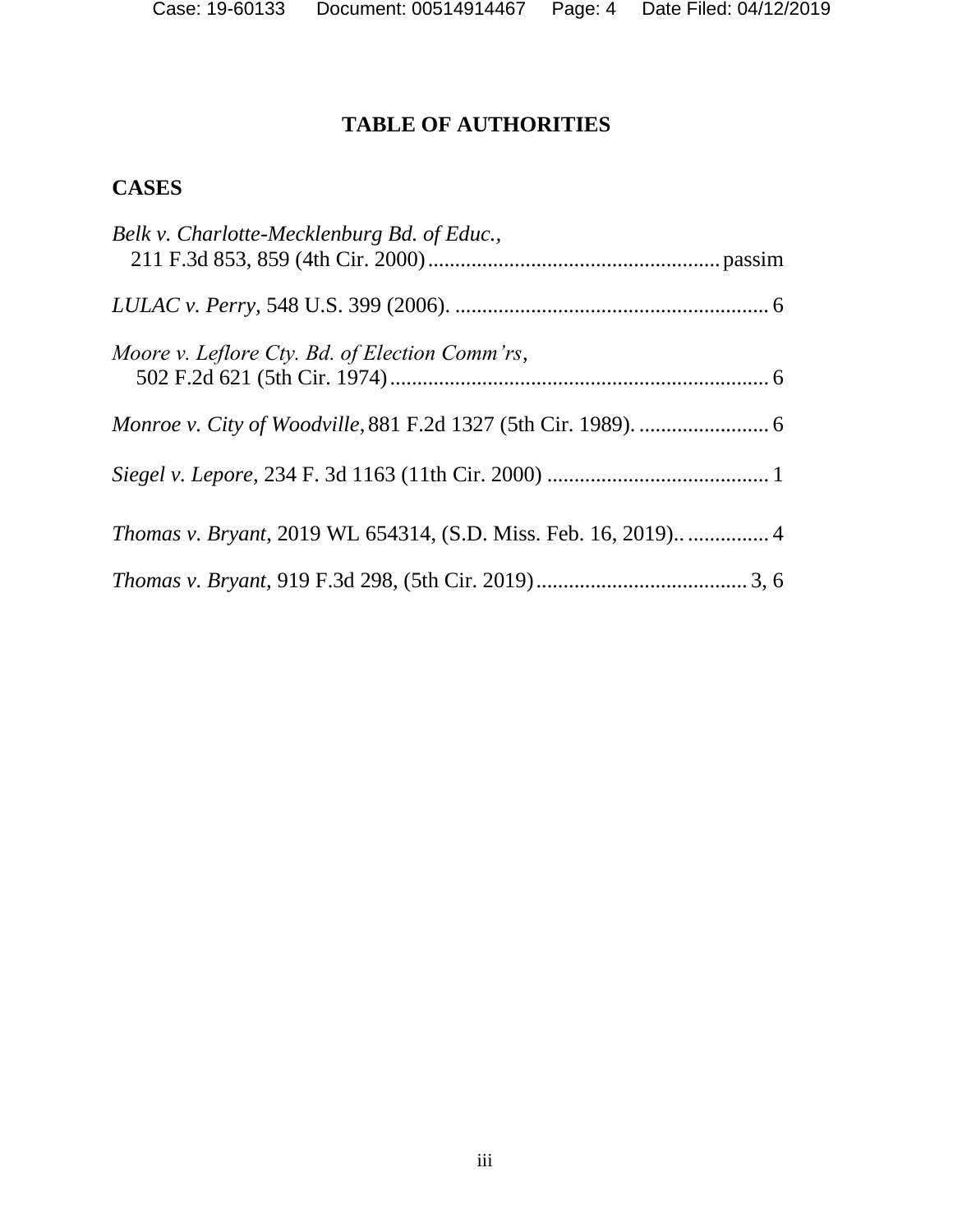# **APPELLEES' EXHIBITS**

- A. Defendants' Memorandum in Support of Its Motion to Stay Order Pending Appeal (District Ct. Dkt. 64, cover page, pages 9 and 21)
- B. Excerpts from Trial Court Transcript for Second Stay Hearing, March 4, 2019 (cover page, tables of contents, and pages 8–10 and 19–22)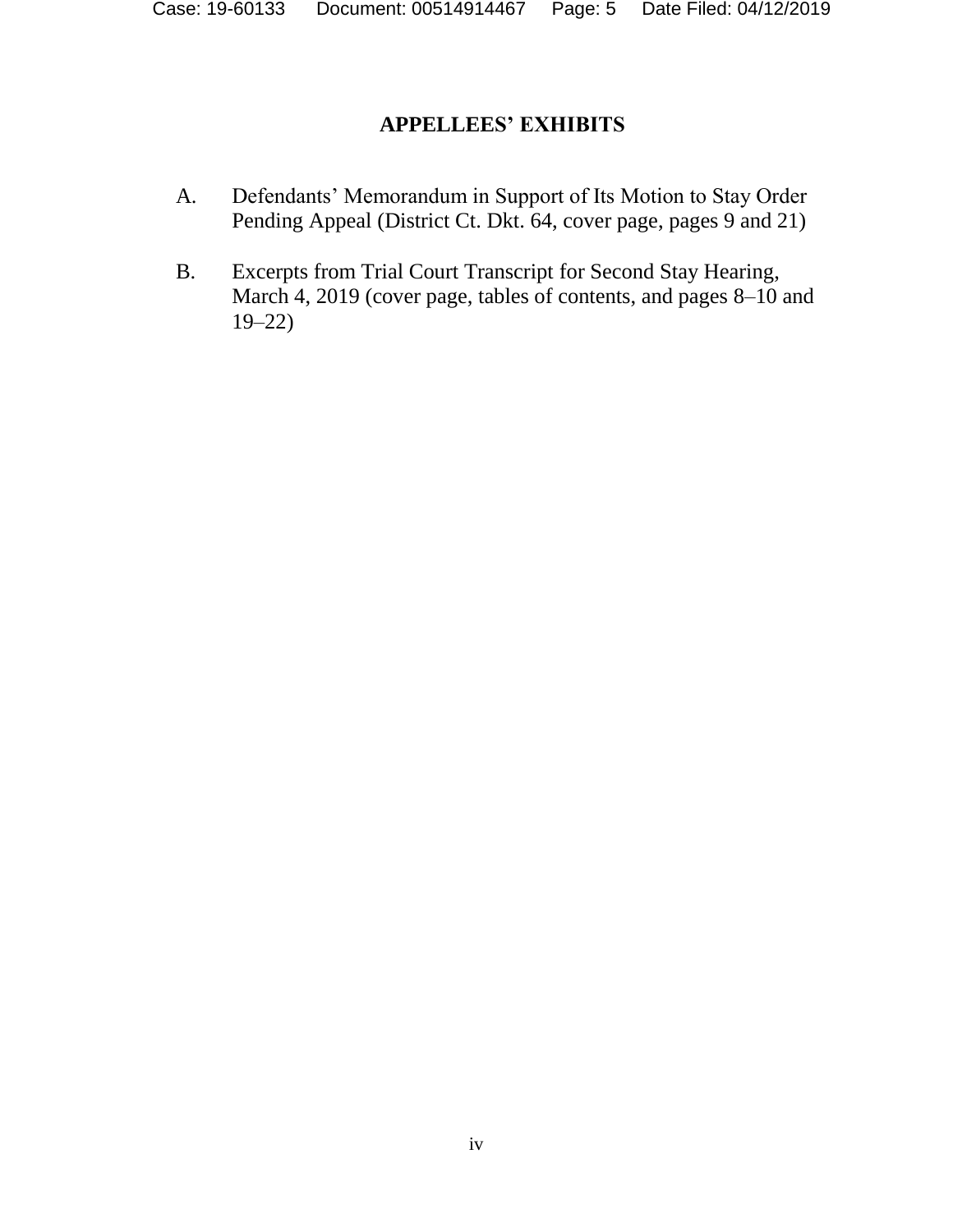The redrawing of two of Mississippi's fifty state senate districts for the 2019 election is not the sort of extraordinary circumstance that justifies abandoning the Court's usual practice by expediting the appeal so it could be heard by the en banc Court in the first instance. A stay panel has thoroughly reviewed the relevant factors and concluded, in a twenty-seven page opinion, that the request for a stay pending appeal by the Governor and the Secretary of State should be denied. Those officials are now asking this Court to jettison its traditional procedures so that a different set of judges can decide, pursuant to a dramatically truncated schedule, what the stay panel has already decided—whether the August 6, 2019 primaries and the November 5, 2019 general election should go forward in these two districts under the legislature's remedial plan or under the original plan that the district court found unlawful.<sup>1</sup> They have not identified a single case where this Court has granted the extraordinary relief of initial en banc review on an expedited basis.  $2$ 

There is no reason to bypass and accelerate the regular appellate process. Neither the Federal Rules of Appellate Procedure nor this Court's rules provide an

 $\overline{a}$ 

<sup>&</sup>lt;sup>1</sup> The three Defendants in the lower court are the Governor, the Attorney General, and the Secretary of State who are the sole members of the State Board of Election Commissioners. The Attorney General did not join in this appeal.

<sup>&</sup>lt;sup>2</sup> Plaintiffs have not been able to find an instance where this Court granted relief such as that sought by Defendants. There is a case from another circuit that appeared to be the result of the grant of expedited en banc review— the emergent appeal to enjoin the manual recount in the Gore versus Bush election. *Siegel v. Lepore*, 234 F. 3d 1163 (11th Cir. 2000). Needless to say, the circumstances of this case are hardly comparable to those in *Siegel*.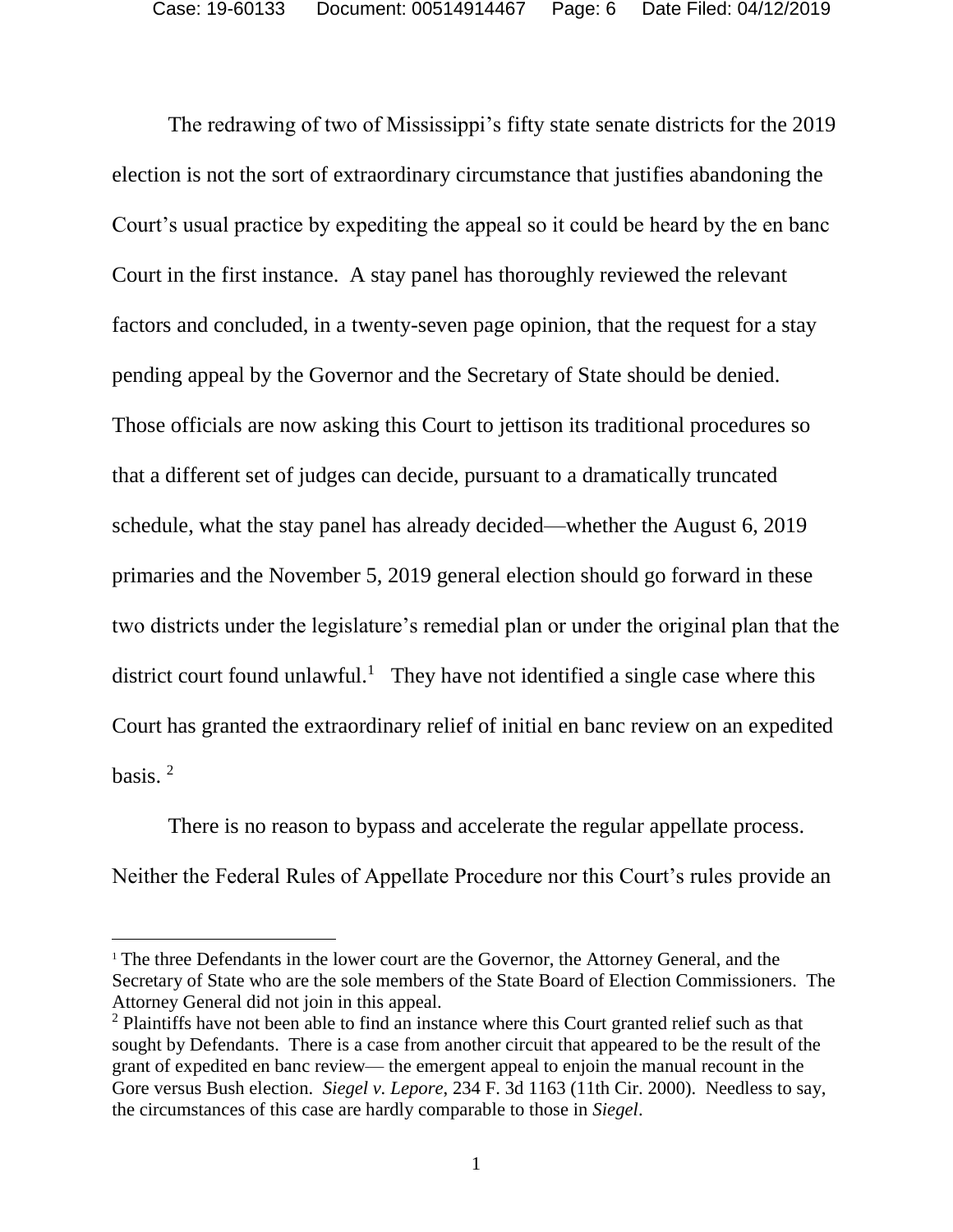avenue for en banc review of a stay panel's decision, and Appellants should not be allowed to achieve that result by another route simply because they disagree with the stay panel's decision. The case does not present appellate issues that bespeak of conflict among the courts or that are so pressing as to require not only en banc review, but en banc review on an urgent basis.

The legislature's plan was adopted on March 26, 2019 and has been the presumptive plan ever since. The extended qualifying period will close on April 12, 2019. In their original motion for a stay in the district court filed on February 19, these state officials complained about potential disruption from changing the plan less than six months from the primaries. Exhibit A at 31–32 (Dkt. 64). Now with less than four months to go and the election drawing closer, they ask this Court to take extraordinary steps so the plan can be changed back.

In so doing, they seem to be following the advice, at least in part, offered by the dissenting judge on the stay panel: "I am afraid the defendants have simply had the poor luck of drawing a majority-minority panel. I trust that, in light of this, the State will pursue a stay in the Supreme Court because of the injustice that results from the joint efforts of the district judge and the motions panel majority. I also encourage the State to move for an expedited appellate process, preferably seeking an April or May sitting – it might yet be possible for this court to undo its own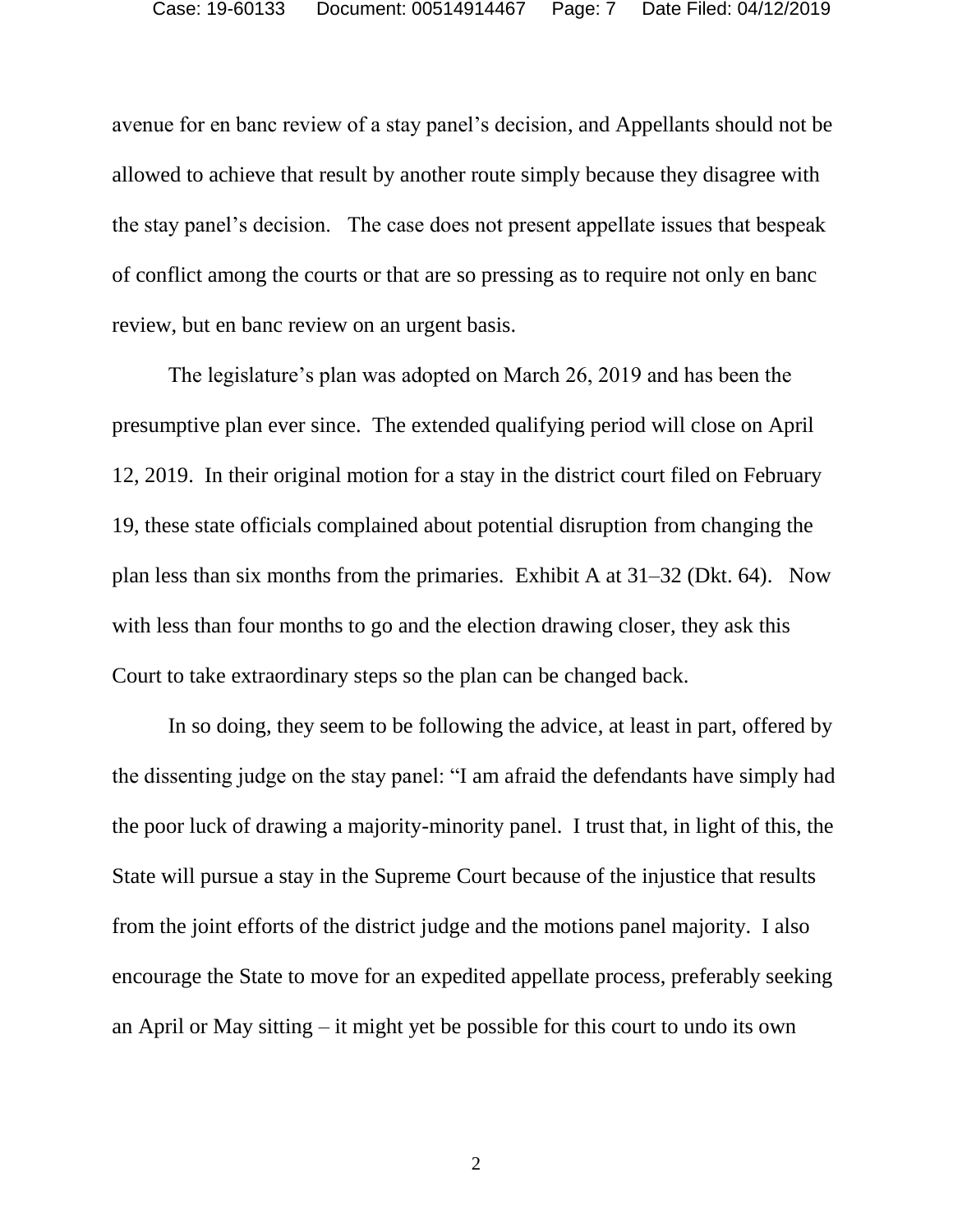mistake." *Thomas v. Bryant,* 919 F.3d 298, 325 (5th Cir. 2019) (Clement, J., dissenting).

The reference to a "majority-minority panel" has drawn critical attention. Debra Cassens Weiss, *5th Circuit Judge Raises Eyebrows with 'Majority-Minority Panel' Reference in Racial Gerrymandering Case*, A.B.A. J. (Mar. 27, 2019), [http://www.abajournal.com/news/article/huh-5th-circuit-dissenter-raises-eyebrows](http://www.abajournal.com/news/article/huh-5th-circuit-dissenter-raises-eyebrows-with-reference-to-majority-minority-panel)[with-reference-to-majority-minority-panel.](http://www.abajournal.com/news/article/huh-5th-circuit-dissenter-raises-eyebrows-with-reference-to-majority-minority-panel) One writer has noted that this dissent stands in direct contrast to the Chief Justice's public statement that "[w]e do not have Obama judges or Trump judges, Bush judges or Clinton judges. What we have is an extraordinary group of dedicated judges doing their level best to do equal right to those appearing before them." Mark Joseph Stern, *Fifth Circuit Judge Does Her Best Trump Impression in Opinion Attacking Liberal Colleagues*, Slate (Mar. 25, 2019, 5:15 PM), [https://slate.com/news-and-](https://slate.com/news-and-politics/2019/03/clement-mississippi-reeves-senate-gerrymander.html)

[politics/2019/03/clement-mississippi-reeves-senate-gerrymander.html.](https://slate.com/news-and-politics/2019/03/clement-mississippi-reeves-senate-gerrymander.html)

The courts of appeal in our nation do not require that each panel reflect a particular composition in terms of the judges' individual views or the political parties of the presidents who appointed them. The decisions of each panel- including each stay panel—are treated as legitimate and not simply the product of politics. Granting this extraordinary request, however, will suggest that the decision of the "majority-minority" stay panel is entitled to so little deference that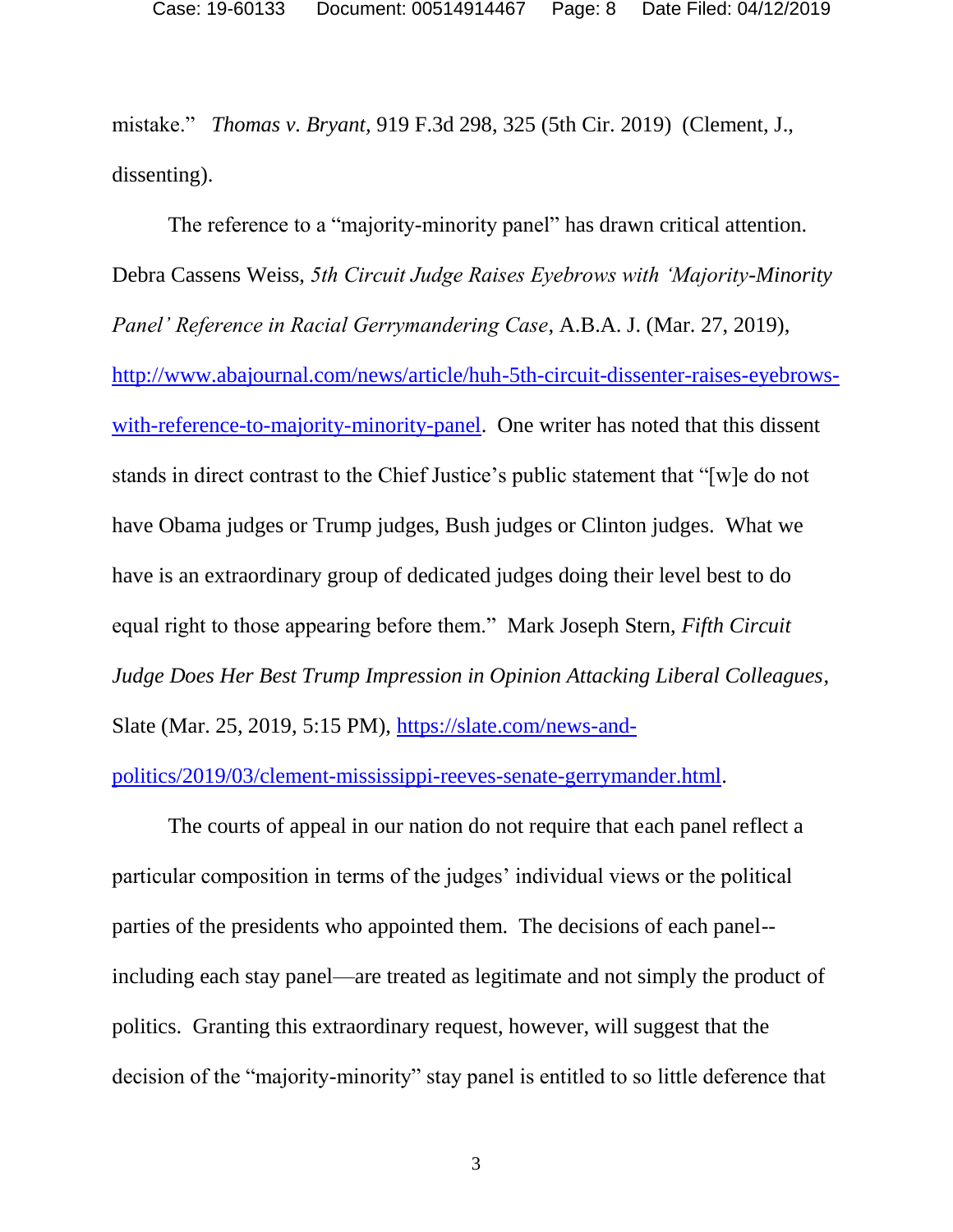the traditional process must be swept aside as quickly as possible in order for another set of judges to decide which plan should be used for these two state senate districts in the upcoming election.

In *Belk v. Charlotte-Mecklenburg Board of Education,* 211 F.3d 853, 859 (4th Cir. 2000), the Fourth Circuit rejected a similar, although not identical, motion for initial en banc consideration from an Appellant dissatisfied with the decision of the stay panel. Chief Judge Wilkinson issued a concurring opinion stating that "[r]egardless of one's view of the stay order," *id.* at 855, the order was not a reason to abandon the court's usual procedures. "I am pleased that the court has decided to handle this case procedurally in the manner that we customarily handle our other cases . . . ." *Id.* at 854 (Wilkinson, J., concurring). Similarly, in the present case, "one's view of the stay order" is not a reason to treat the case differently from "the manner that [the Court] customarily handle[s] [its] other cases." *Id.* at 855.

Appellant's motion claims that the filing of this lawsuit "demonstrates a studied disregard for the orderly processes of both the federal courts and the Mississippi legislature." Appellants' Mot. to Expedite at 4. But the district court correctly noted that Plaintiffs-Appellees filed this case "16 months before the 2019 general election, 13 months before the primaries, and eight months before the [March 1, 2019] qualification deadline." *[Thomas v. Bryant](https://1.next.westlaw.com/Link/Document/FullText?findType=Y&serNum=2047557381&pubNum=0000999&originatingDoc=I511dfb604d0711e9bc469b767245e66a&refType=RP&originationContext=document&transitionType=DocumentItem&contextData=(sc.UserEnteredCitation))*, 2019 WL 654314, at [\\*12 \(S.D. Miss. Feb. 16, 2019\).](https://1.next.westlaw.com/Link/Document/FullText?findType=Y&serNum=2047557381&pubNum=0000999&originatingDoc=I511dfb604d0711e9bc469b767245e66a&refType=RP&originationContext=document&transitionType=DocumentItem&contextData=(sc.UserEnteredCitation)) The court added: "[t]his timeframe is more than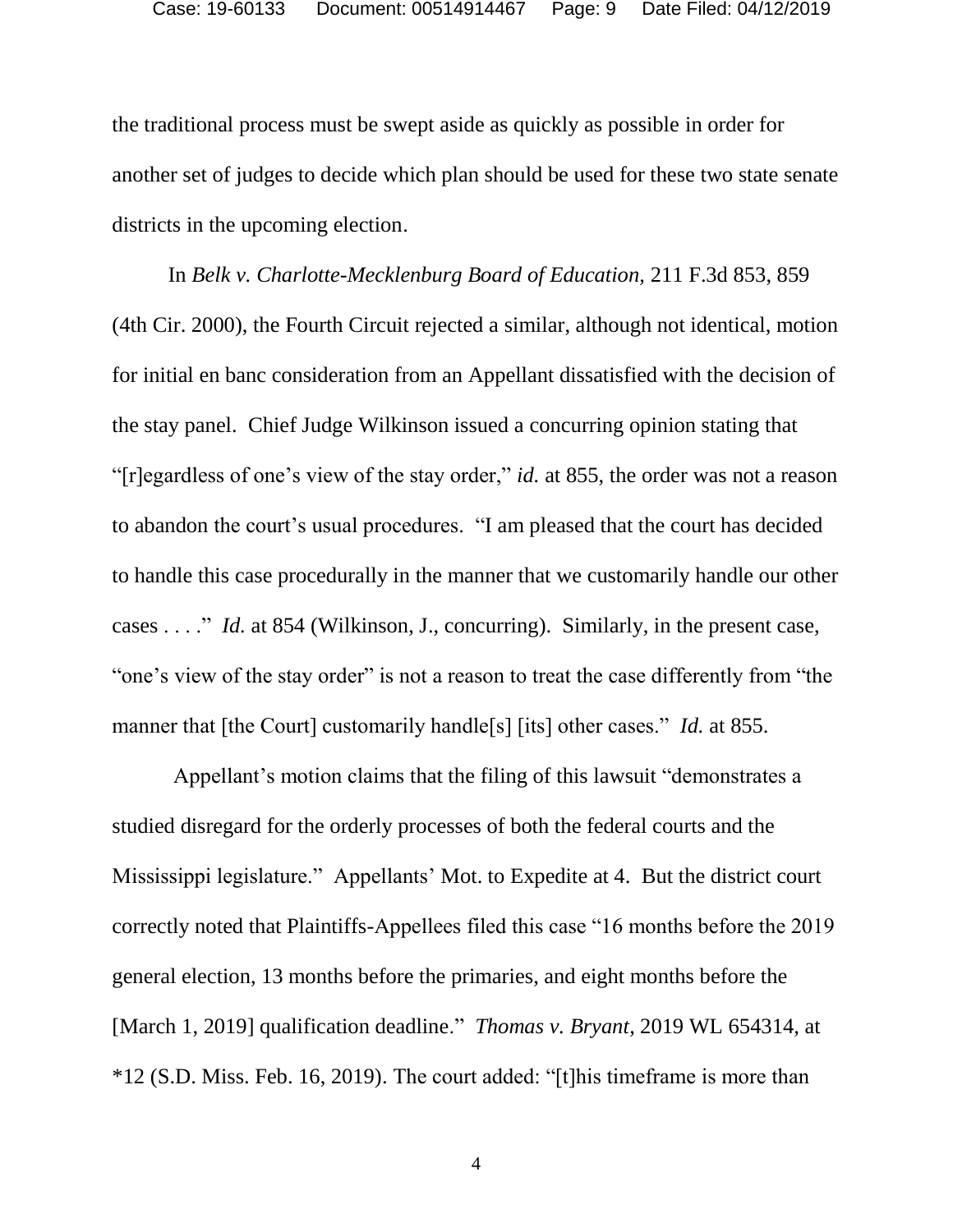enough to litigate their single-district single-count claim." *Id.* Even after the district court made a finding of a Section 2 violation and adopted its own plan in the wake of being informed that the legislature would not take action unless and until the stay motions were denied, the district court made it clear that the legislature "still [has] every right to seek to implement a remedy" and "this Court . . . has put itself in the second position to the legislature. . . . I just don't think the legislature should be under the assumption that they cannot act." Exhibit B at 9, 21. The stay panel of this Court denied the stay on March 15 and the legislature easily redrew these two state senate districts with a plan that was adopted on March 26. Plaintiffs-Appellees did not challenge that legislative plan and the election for those two districts is scheduled to be conducted from it.

Neither the posture of this case nor the particular issues Appellants seek to appeal demand that this Court grant their remarkable request. *See* Fed. R. App. P. 35. None of the issues involves a conflict with precedent from the Supreme Court or this Court.<sup>3</sup> Nor is any issue of such "exceptional importance" as to require expedited en banc review. Defendants' motion for a three-judge panel—made for the first time a week before trial—is unsupported by precedent. As the stay panel

 $\overline{a}$ 

<sup>&</sup>lt;sup>3</sup> Although the Court has not requested Plaintiffs-Appellees to respond to Defendants-Appellants' Petition, because Appellants fashioned their motion as conjoining their request for "expedited" appeal with their request for "initial appeal *en banc*," Appellees summarize here why there is no meritorious basis for "expedited initial appeal *en banc*." *See* Pet. En Banc Hr'g.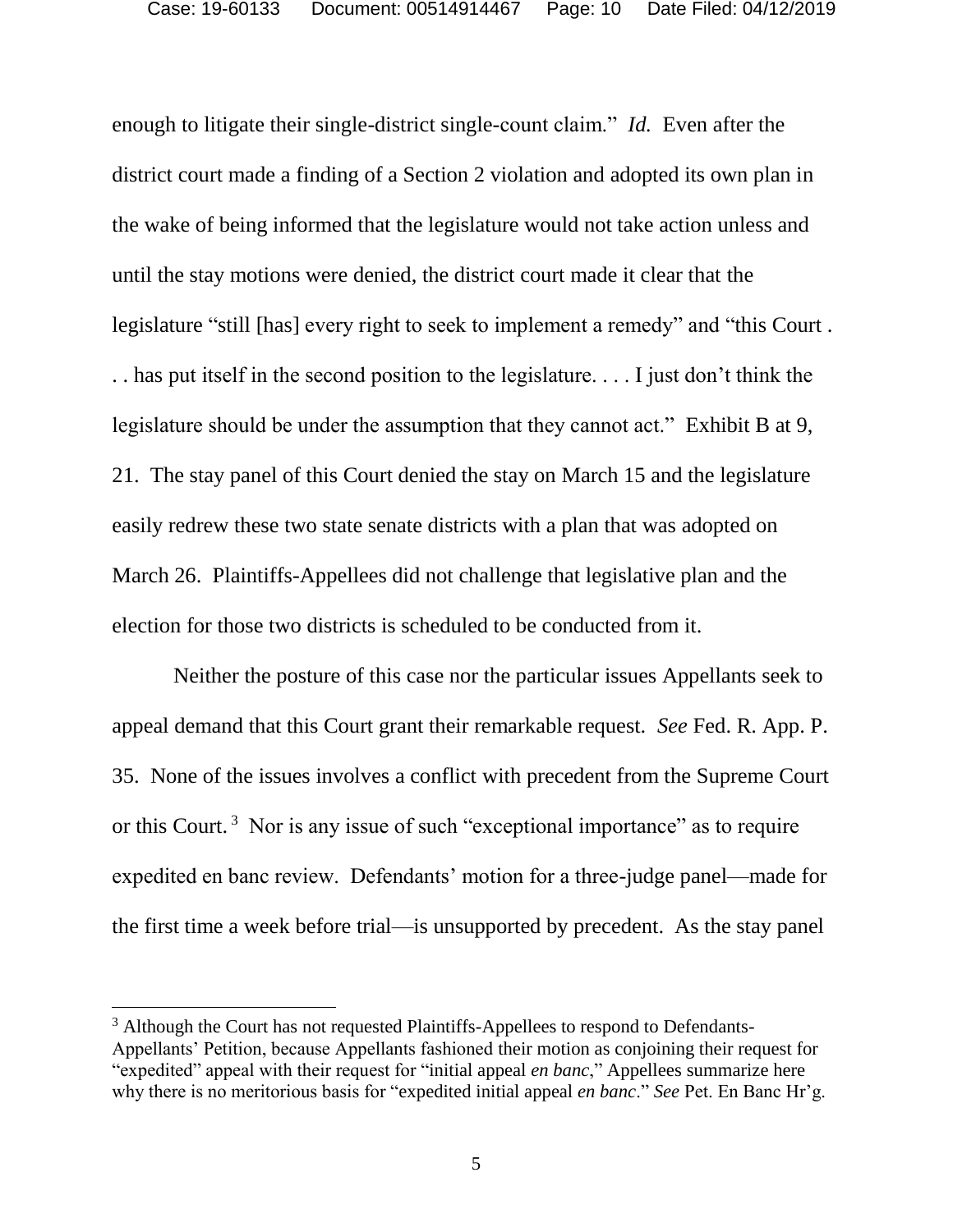observed, "no reported case has ever used a three-judge panel for a case challenging district lines only under Section 2 of the Voting Rights Act." *Thomas v. Bryant,* 919 F.3d 298, 304 (5th Cir. 2019). Regarding laches, the stay panel noted: "The stay motion makes no argument for why laches should bar the lawsuit as to Plaintiffs Ayers and Lawson." *Id.* at 312. Moreover, the district court made a finding of fact that "[t]he evidence in our case weighs against a finding of undue prejudice," *Thomas*, 2019 WL 654314, at \*12 which is an essential element of a laches defense. Defendants-Appellants' argument that a majority-minority district may never be the subject of a Section 2 vote dilution suit is precluded by the Supreme Court's recognition that "it may be possible for a citizen voting-age majority to lack real electoral opportunity," *LULAC v. Perry*, 548 U.S. 399, 428 (2006), as well as by *Moore v. Leflore Cty. Bd. of Election Comm'rs*, 502 F.2d 621, 624 (5th Cir. 1974) ("mere existence of a black population majority does not preclude a finding of dilution"), deemed "unimpeachable" precedent in *Monroe v. City of Woodville*, 881 F.2d 1327, 1333 (5th Cir. 1989). Appellants' claim regarding remedy is nonsensical given that both the district court and the stay panel recognized the legislature's authority to adopt a plan even after the district court implemented a tentative remedy, and the legislature exercised that authority to implement the plan presently in place.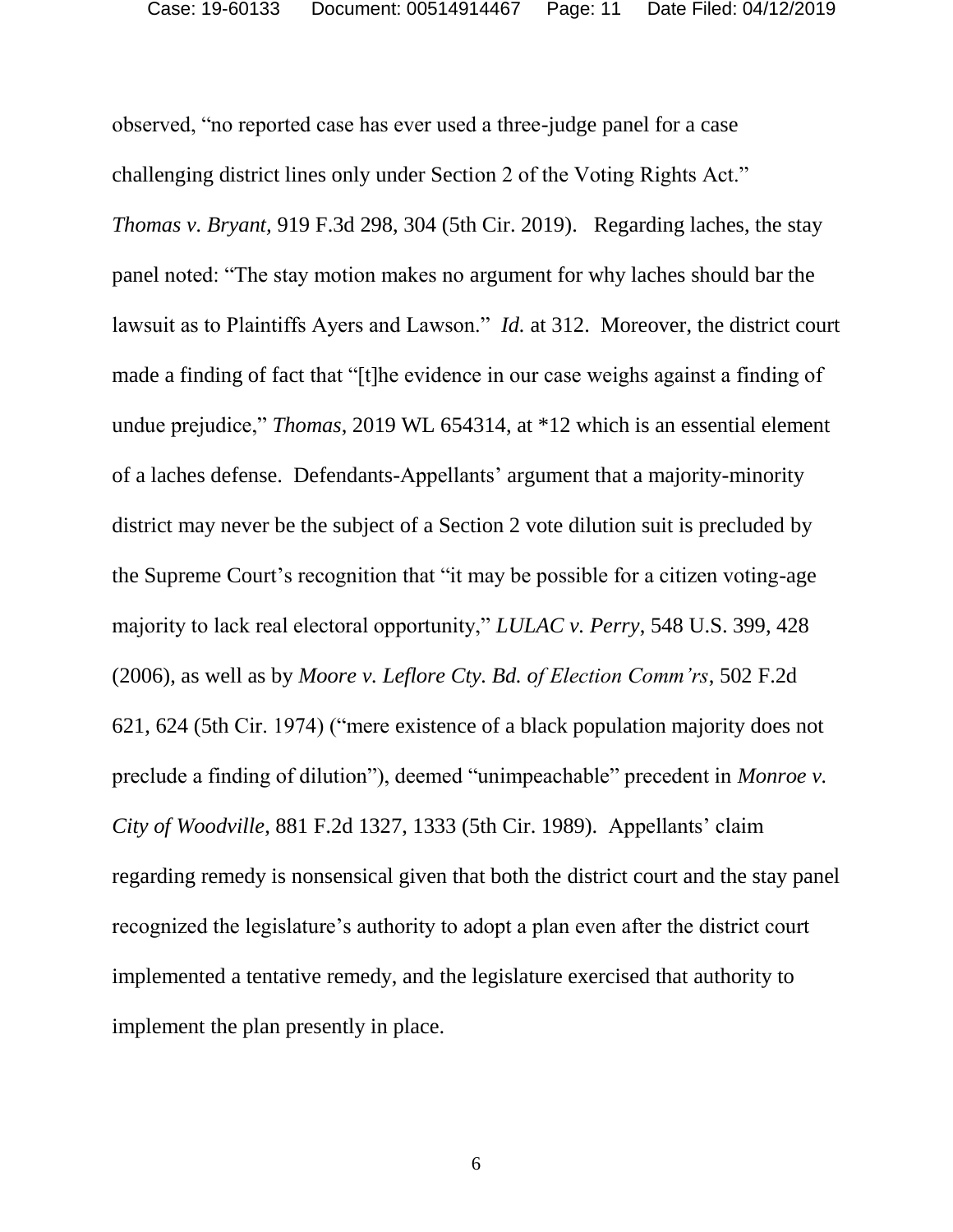As with almost all other cases, review of this appeal should occur before a three-judge panel in the first instance. In *Belk,* in supporting the court's denial of the petition, Chief Judge Wilkinson explained that "the basic unit for hearing an appeal" was a three-judge panel, and for good reasons: "Panel decisions refine, narrow, and focus issues before the court," and "hold out the prospect of finality and repose every bit as much as en banc decisions do." 211 F.3d at 854 (Wilkinson, J., concurring).

 To reiterate, the question of whether the legislature's new plan or the original plan should be used in the upcoming election for two of Mississippi's fifty-two state senate districts is not the sort of extraordinary issue that justifies the abandonment of this Court's customary procedures. The stay panel has already reviewed and resolved that question pursuant to those procedures. Appellants' effort to put it before a different set of judges at this juncture should be denied. As Chief Judge Wilkinson wrote: "We have long urged that the public resist a predetermined view of the judicial function – the notion that certain judges invariably resolve certain cases in certain ways. If we wish the public to resist this view of us, we must surely first resist this view of ourselves." *Id.* at 855.

For the foregoing reasons, Appellants' Motion for Expedited Initial Appeal En Banc should be denied.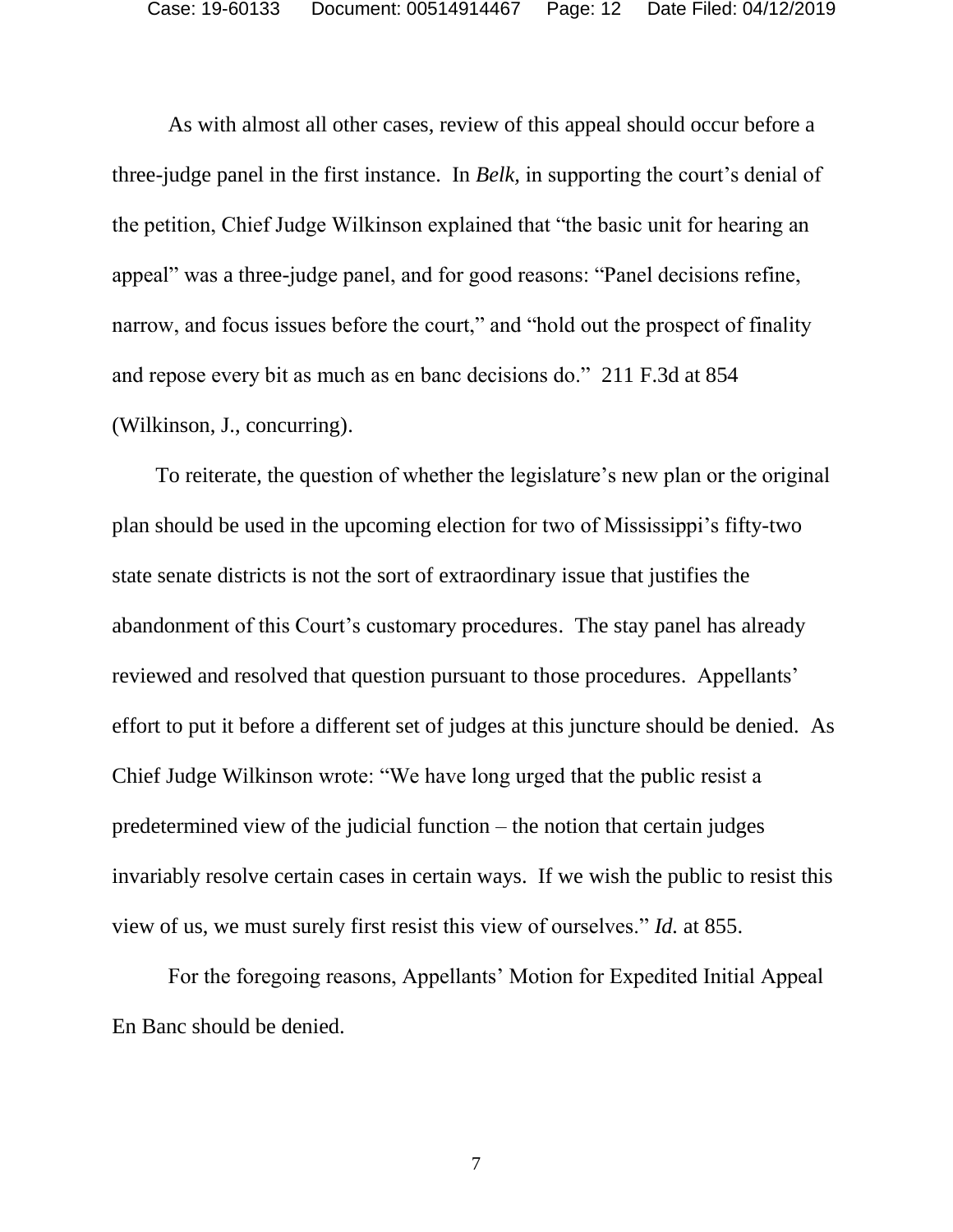April 12, 2019 Respectfully submitted

*/s/ Robert B. McDuff* ROBERT B. MCDUFF, MSB 2532 767 North Congress Street Jackson, MS 39202 (601) 969-0802 [rbm@mcdufflaw.com](mailto:rbm@mcdufflaw.com)

JON GREENBAUM EZRA D. ROSENBERG ARUSHA GORDON POOJA CHAUDHURI LAWYERS'COMMITTEE FOR CIVIL RIGHTS UNDER LAW 1500 K Street, NW, Ste. 900 Washington, D.C. 20005 (202) 662-8600 [erosenberg@lawyerscommittee.org](mailto:erosenberg@lawyerscommittee.org) [agordon@lawyerscommittee.org](mailto:agordon@lawyerscommittee.org)

BETH L. ORLANSKY, MSB 3938 MISSISSIPPI CENTER FOR JUSTICE P.O. Box 1023 Jackson, MS 39205-1023 (601) 352-2269 [borlansky@mscenterforjustice.org](mailto:borlansky@mscenterforjustice.org)

ELLIS TURNAGE, MSB 8131 TURNAGE LAW OFFICE 108 N. Pearman Ave. Cleveland, MS 38732 (662) 843-2811 [eturnage@etlawms.com](mailto:eturnage@etlawms.com)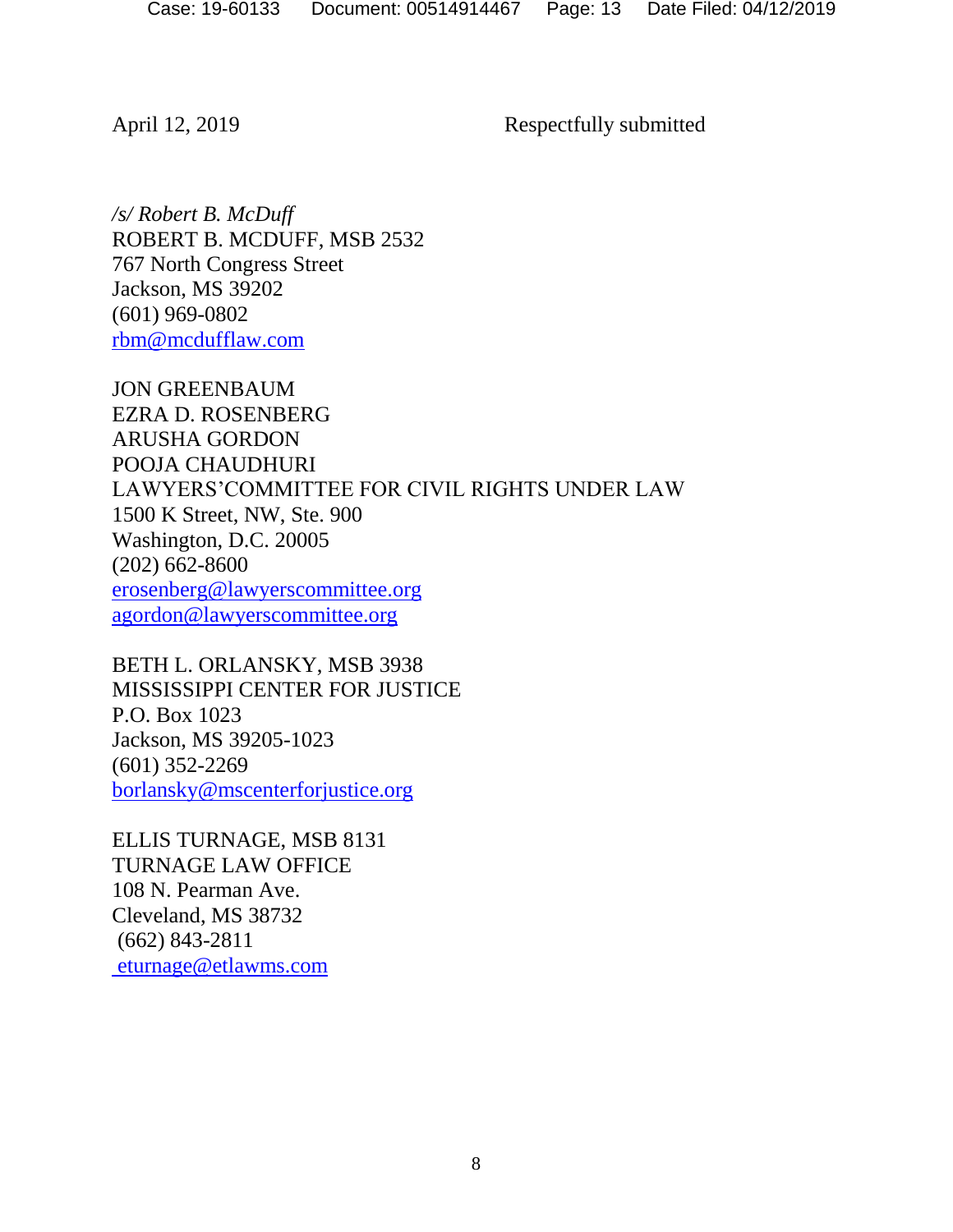PETER KRAUS CHARLES SIEGEL CAITLYN SILHAN WATERS KRAUS 3141 Hood Street, Suite 700 Dallas, TX 75219 (214) 357-6244 [pkraus@waterskraus.com](mailto:pkraus@waterskraus.com) [csiegel@waterskraus.com](mailto:csiegel@waterskraus.com) [csilhan@waterskraus.com](mailto:csilhan@waterskraus.com)

*Attorneys for Plaintiffs-Appellees*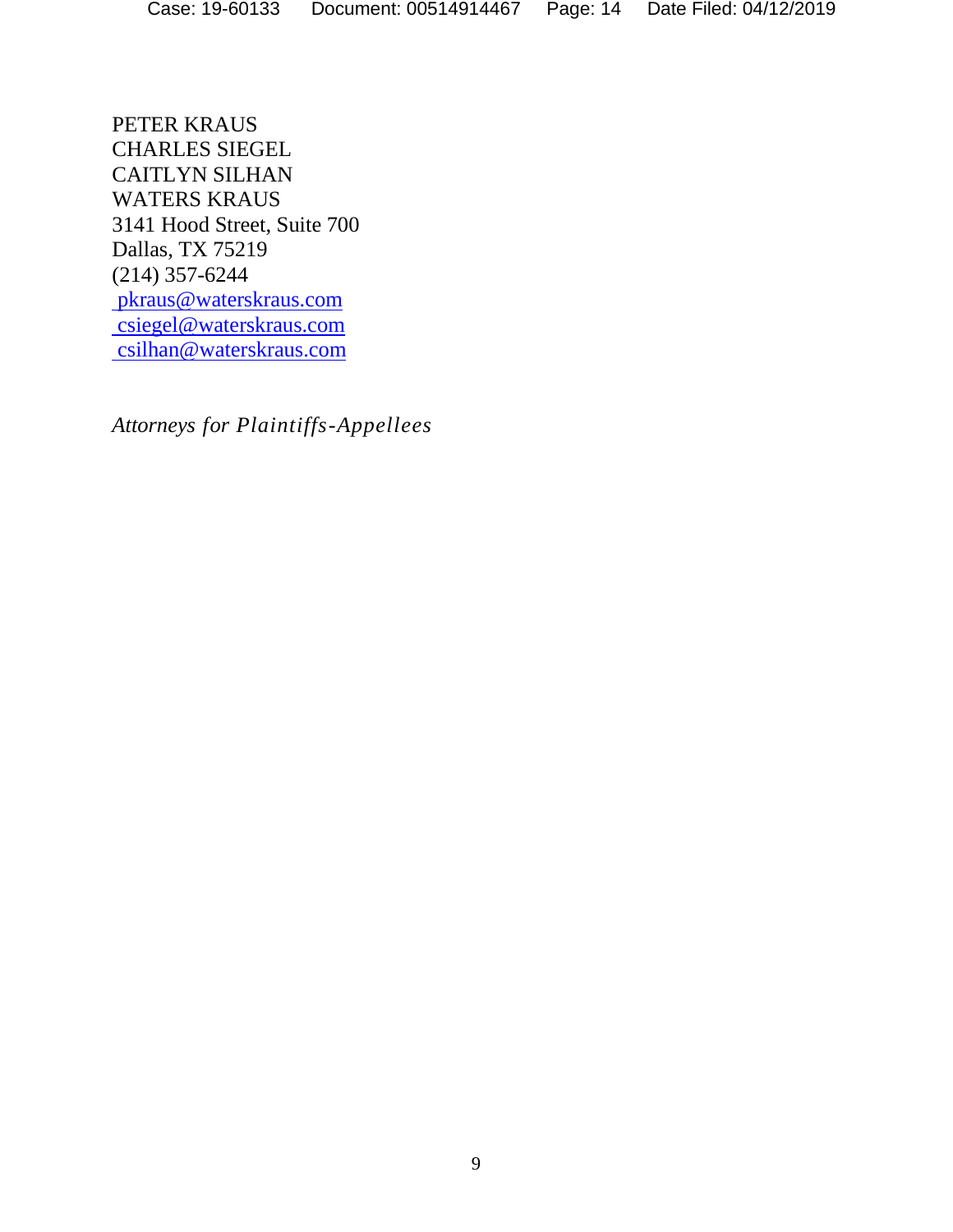# **CERTIFICATE OF SERVICE**

I hereby certify that I electronically filed the foregoing with the Clerk of Court

using the CM/ECF system and that I have served the District Court by email as

follows:

District Judge Carlton Reeves United Stated District Court Southern District of Mississippi, Northern Division 501 East Court Street, Ste. 5.500 Jackson, MS 39201 Reeves\_chambers@mssd.uscourts.gov

I have also served all counsel of record by email:

Benjamin McRae Watson [ben.watson@butlersnow.com](mailto:ben.watson@butlersnow.com) Brian Parker Berry [parker.berry@butlersnow.com](mailto:parker.berry@butlersnow.com) Charles E. Cowan [cec@wisecarter.com](mailto:cec@wisecarter.com) Charles E. Griffin [charles.griffin@butlersnow.com](mailto:charles.griffin@butlersnow.com) Douglas T. Miracle [dmira@ago.state.ms.us](mailto:dmira@ago.state.ms.us)  Michael B. Wallace [mkp@wisecarter.com](mailto:mkp@wisecarter.com) Tommie S. Cardin [tommie.cardin@butlersnow.com](mailto:tommie.cardin@butlersnow.com) Russell T. Nobile [trn@wisecarter.com](mailto:trn@wisecarter.com)

> *s/ Robert B. McDuff\_* April 12, 2019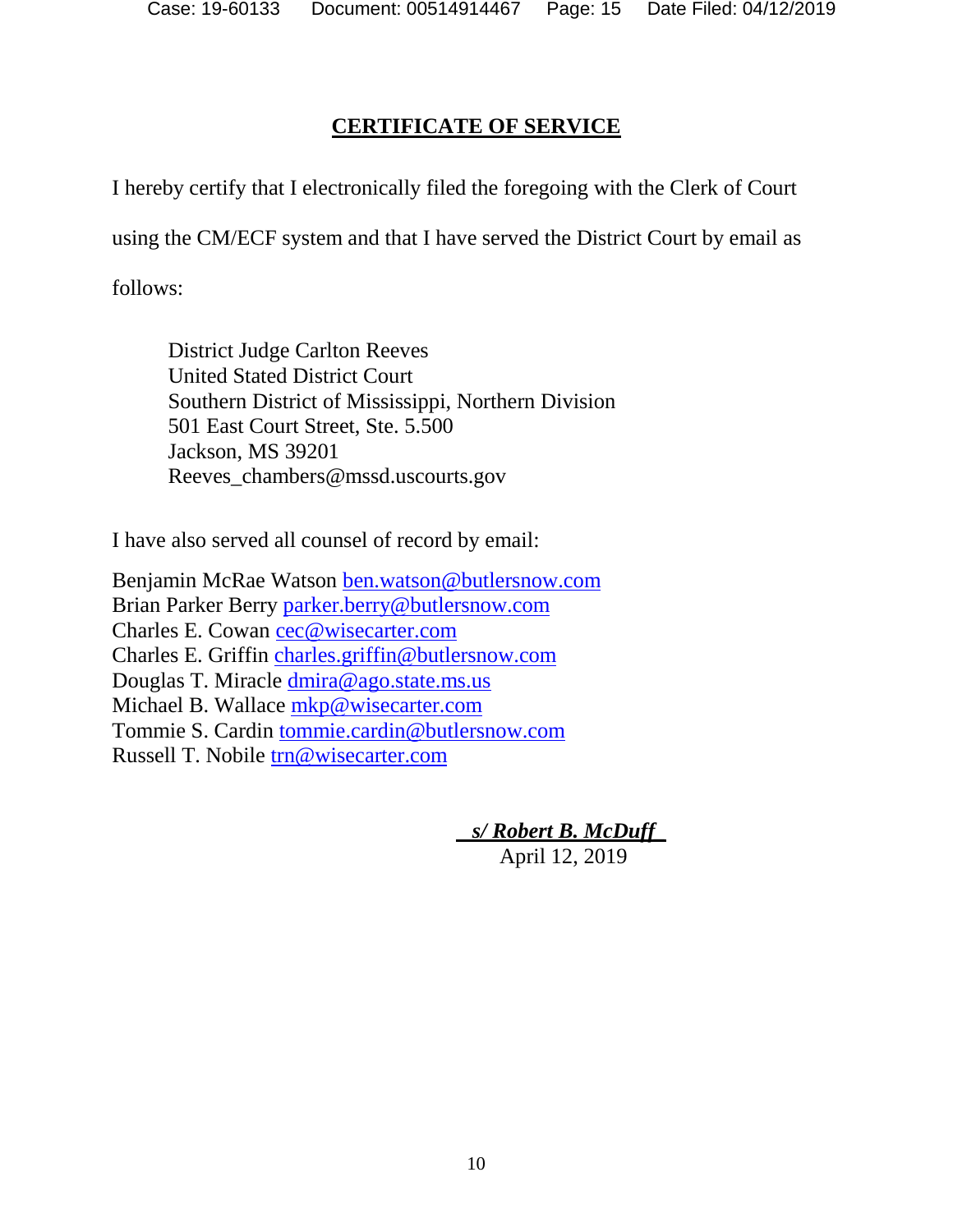Case: 19-60133 Document: 00514914467 Page: 16 Date Filed: 04/12/2019

## **CERTIFICATE OF COMPLIANCE**

1. This document complies with the type-volume limit of Fed. R. App. P.  $27(d)(2)(A)$  because, excluding parts of the document exempted by Fed. R. App. P. 32(f) and 5th Cir. R. 32.2, this document contains 1,812 words.

2. This document complies with the typeface requirements of Fed. R. App. P. 32(a)(5) and 5th Cir. R. 32.1 and the type-style requirements of Fed. R. App. P. 32(a)(6) because this document has been prepared in a proportionally spaced typeface using Microsoft Word, Version 2013, in 14-point Times New Roman font and 12-point Times New Roman font for footnotes.

This, the 12th day of April, 2019.

 *s/ Robert B. McDuff*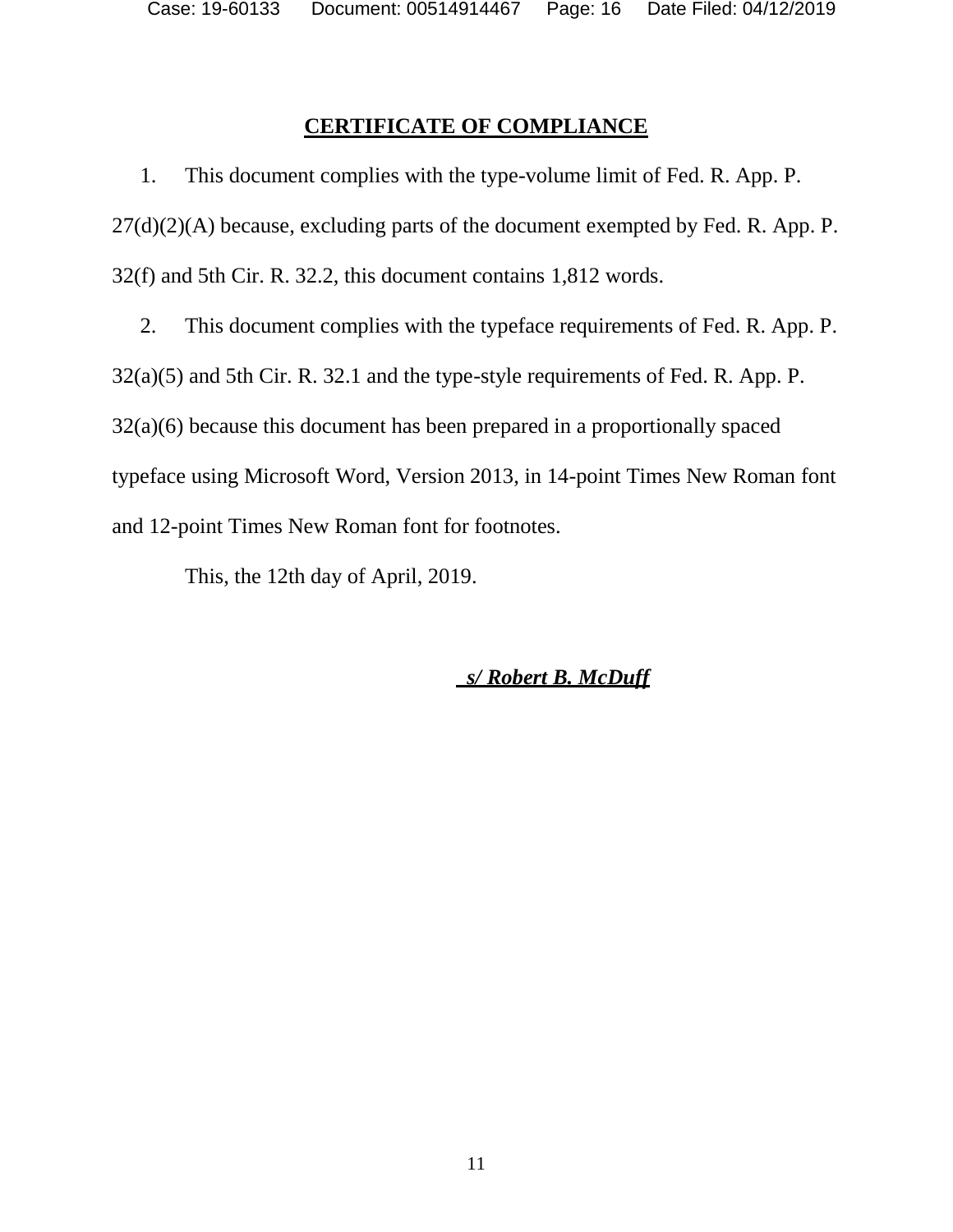Case: 19-60133 Document: 00514914467 Page: 17 Date Filed: 04/12/2019

# **EXHIBIT A**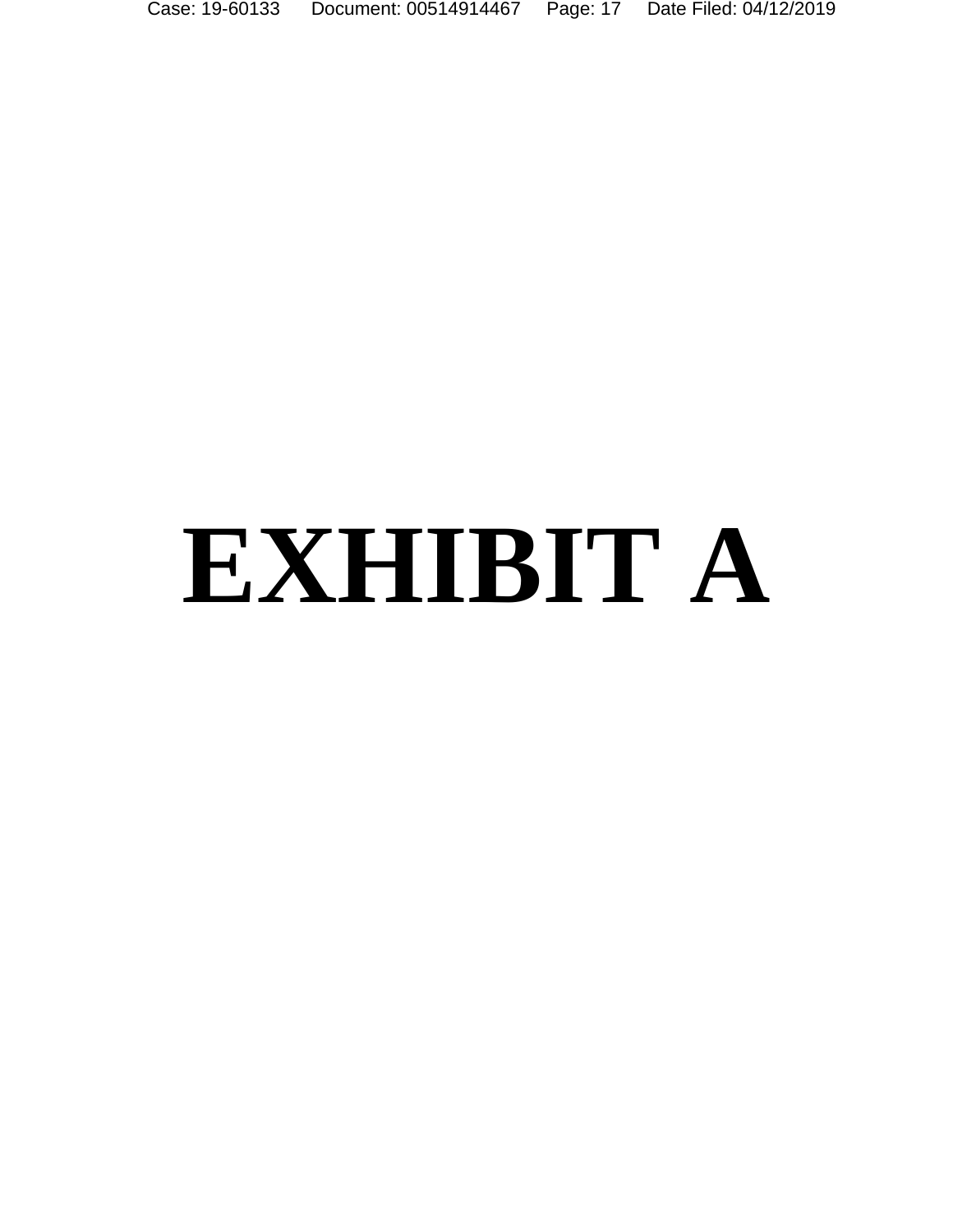Case 3:18-cv-00441-CWR-FKB Document 64 Filed 02/19/19 Page 1 of 34 Case: 19-60133 Document: 00514914467 Page: 18 Date Filed: 04/12/2019

## **IN THE UNITED STATES DISTRICT COURT FOR THE SOUTHERN DISTRICT OF MISSISSIPPI NORTHERN DIVISION**

## **JOSEPH THOMAS; VERNON AYERS; and MELVIN LAWSON PLAINTIFFS**

**v. NO. 3:18-cv-00441-CWR-FKB**

**PHIL BRYANT, Governor of the State of Mississippi; DELBERT HOSEMANN, Secretary of State of the State of Mississippi; and JIM HOOD, Attorney General of the State of Mississippi, all in the official capacities of their own offices and in their official capacities as members of the State Board of Election Commissioners** DEFENDANTS

## **DEFENDANTS' MEMORANDUM IN SUPPORT OF ITS MOTION TO STAY ORDER PENDING APPEAL**

Pursuant to Fed. R. Civ. P. 62(c)(1), Governor Phil Bryant and Secretary of State Delbert Hosemann, in their official capacities of their own offices and as members of the State Board of Election Commissioners ("Defendants"), move for a stay of this Court's order of February 16, 2019, pending their appeal. [Dkt. # 61]. For the reasons discussed below and consistent with the law of the Fifth Circuit and the United States Supreme Court, this Court should stay the judgment until the Fifth Circuit rules on the merits of Defendants' appeal.

## **Introduction**

This Court's order effectively enjoins State officials from using the statutory boundaries of Senate District 22 in the election of 2019, the qualifying period for which ends next Friday, March 1, 2019. *Abbott v. Perez*, 138 S. Ct. 2305, 2321-24 (2018). Injunctive relief is not automatically stayed. *See* Fed. R. Civ. P. 62(c)(1). However, this Court can and should exercise its discretion to order a stay in this instance.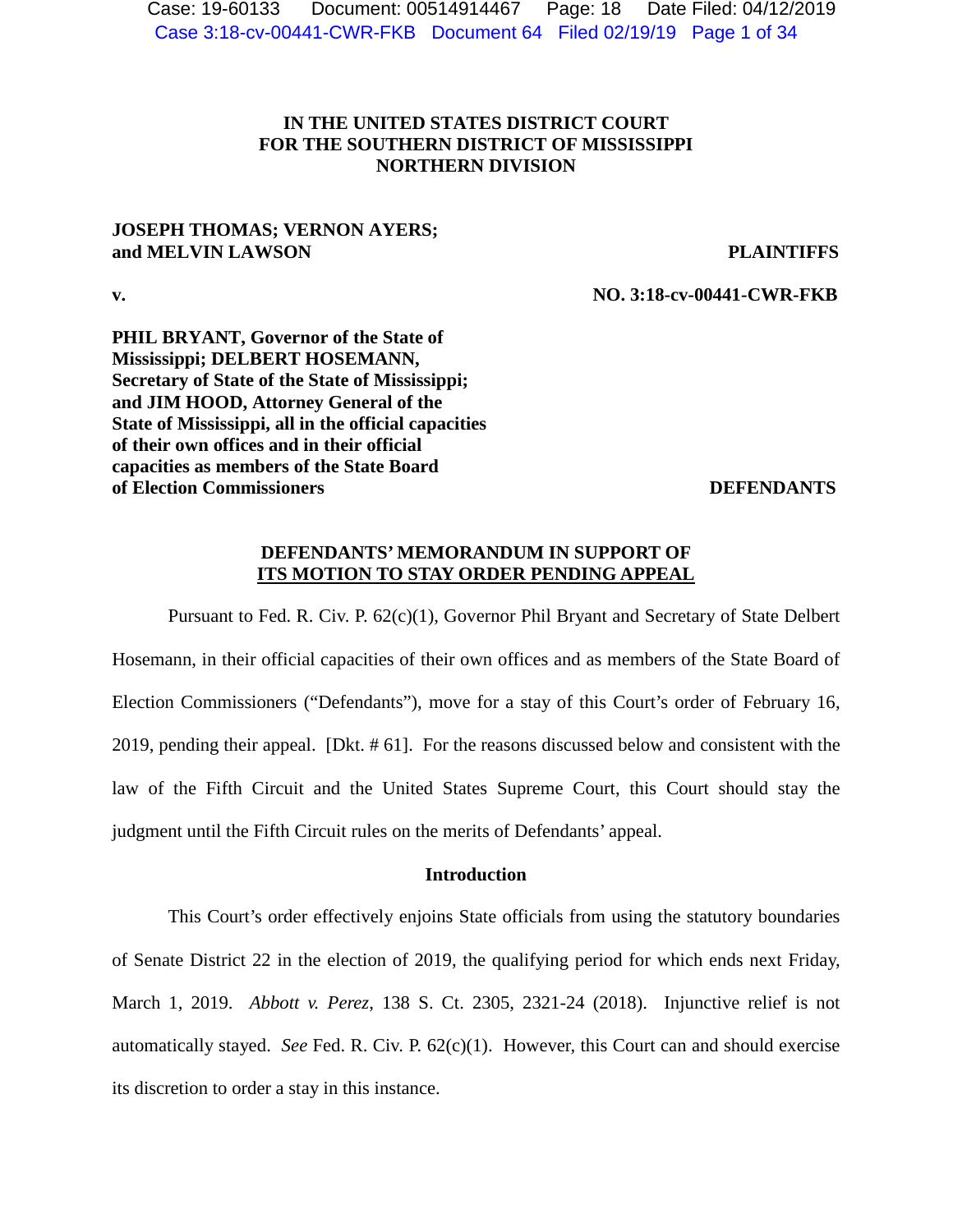## Case 3:18-cv-00441-CWR-FKB Document 64 Filed 02/19/19 Page 9 of 34 Case: 19-60133 Document: 00514914467 Page: 19 Date Filed: 04/12/2019

statutory construction must begin with the statutory language, *Duncan v. Walker*, 533 U.S. 167, 172 (2001), it cannot end there where, as here, the language is ambiguous.

The Court's order purported to resolve the grammatical ambiguity by applying "the series qualifier canon of construction" [Dkt. # 51 at 3], described in Antonin Scalia & Bryan A. Garner, *Reading Law: The Interpretation of Legal Texts* 147 (2012). The Court said that "[t]he term 'the constitutionality of' modifies all of the phrases which follow it." [Dkt. # 51 at 3]. The defect in the Court's analysis is that "constitutionality" is not a modifier, but a noun, a direct object of the gerund "challenging." As the authors explain the canon, "a prepositive or postpositive modifier normally applies to the entire series." Scalia & Garner at 147. Every example given by the authors involves a modifier, not a noun. *Id*., at 147-51. The canon simply does not apply to § 2284(a).

Indeed, the Court's order properly acknowledges that its reading of the sentence renders the second use of "apportionment" superfluous. [Dkt. # 51 at 4]. The Court quotes the authors' warning that "a clever interpreter could create unforeseen meanings or legal effects from this stylistic mannerism." *Id*., at 177. Here, however, it is the Court's disregard of the surplusage canon that creates an unforeseen meaning. Neither plaintiffs nor the Court disputes that Congress in 1976 expected all challenges to "the apportionment of any statewide legislative body" to be adjudicated by a three-Judge Court. Here, the Court should have heeded the authors' warning that disregard of the second use of "apportionment" "should be regarded as the exception rather than the rule." *Id*., at 178. Applying the surplusage canon to give effect to the second use of "apportionment" compels the reading that a three-Judge Court should be convened to adjudicate any action "challenging . . . the apportionment of any statewide legislative body."

## **2. The legislative history shows that Congress intended three-Judge Courts to hear all challenges to the apportionment of state legislative**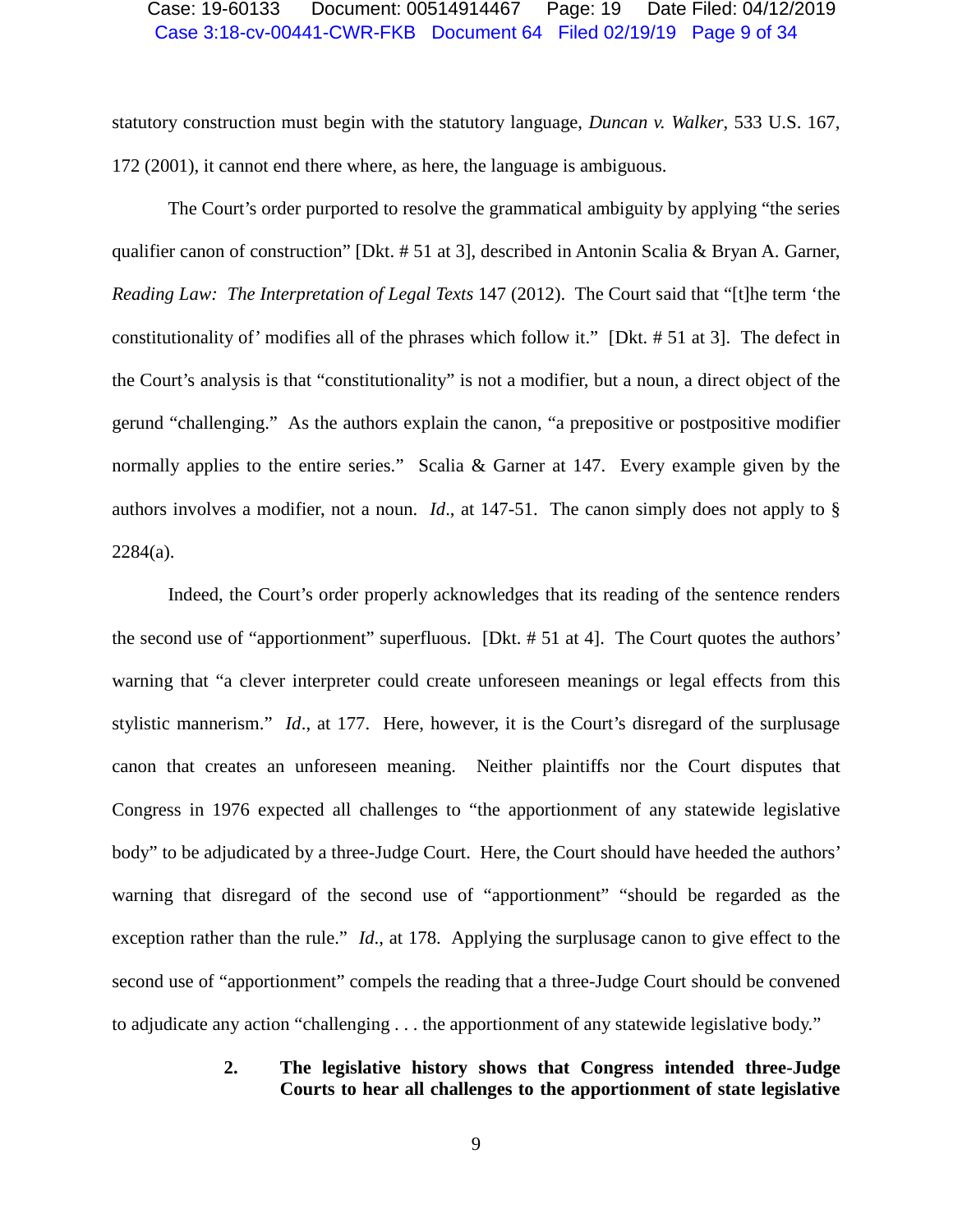## Case 3:18-cv-00441-CWR-FKB Document 64 Filed 02/19/19 Page 21 of 34 Case: 19-60133 Document: 00514914467 Page: 20 Date Filed: 04/12/2019

estimated white participation throughout District 22 would necessarily have fallen.

The Court described the 2003, 2007, and 2015 Senate elections as "the 'endogenous' elections most relevant to this case" [Dkt. # 61 at 2], but the 2003 and 2007 elections were held under different District 22 boundaries, and it is undisputed that the 2015 election featured a "significant election administration error" in Bolivar County. Tr. 80:11-12. Endogenous elections "refers to elections for the particular office and district that is at issue." *Cano v. Davis*, 211 F. Supp. 2d 1208, 1235 (C.D. Cal. 2002), *aff'd*, 537 U.S. 1100 (2003). Here, the vote totals from the only endogenous election involving the challenged districting boundaries *excluded* votes from two District 22 precincts and *included* votes from two non-District 22 precincts. Tr. at 75:22-78:11. This four-precinct error, which simultaneously resulted in an overvote and undervote in Bolivar County, caused Dr. Palmer to exclude 10% of the actual vote totals from his analysis. Tr. 79:9-14. The Fifth Circuit has reversed earlier cases granting relief on a stronger record. *Rangel v. Morales*, 8 F.3d 242, 246 (5th Cir. 1993) ("evidence of one or two elections may not give a complete picture as to voting patterns within the district generally.") There, the Fifth Circuit reversed the District Court's decision finding legally significant white bloc voting based on a single contest.**[15](#page-19-0)**

Dr. Palmer's analysis hinges on his ability to estimate racial turnout on the precinct level, but he admittedly was unable to "estimate turnout as a share of registered voters by race."

 $\overline{a}$ 

<span id="page-19-0"></span>**<sup>15</sup>** *Rangel* was followed in *Hall v. Louisiana*, 108 F. Supp. 3d 419 (M.D. La. 2015). "[P]laintiffs here expected the Court to rely on the results of only a single election cycle to support a finding of vote dilution while ignoring other relevant election data, whereas controlling legal authority, binding on this Court, restricts this Court from doing so." *Id*., at 422. Plaintiffs here attempt to rely on 2015 returns for statewide elections within the borders of District 22, but *Hall* rejected a similar effort. "Although neither the parties nor this Court have identified an instance in which a majority of the U.S. Supreme Court has held that a district court's reliance on multiple contests from a single election is per se insufficient to show a pattern of vote dilution, this Court is bound by the general principle set forth in *Gingles* that the 'loss of political power through vote dilution is distinct from the mere inability to win a particular election.' *Gingles*, 478 U.S. at 57." 108 F. Supp. 3d at 135.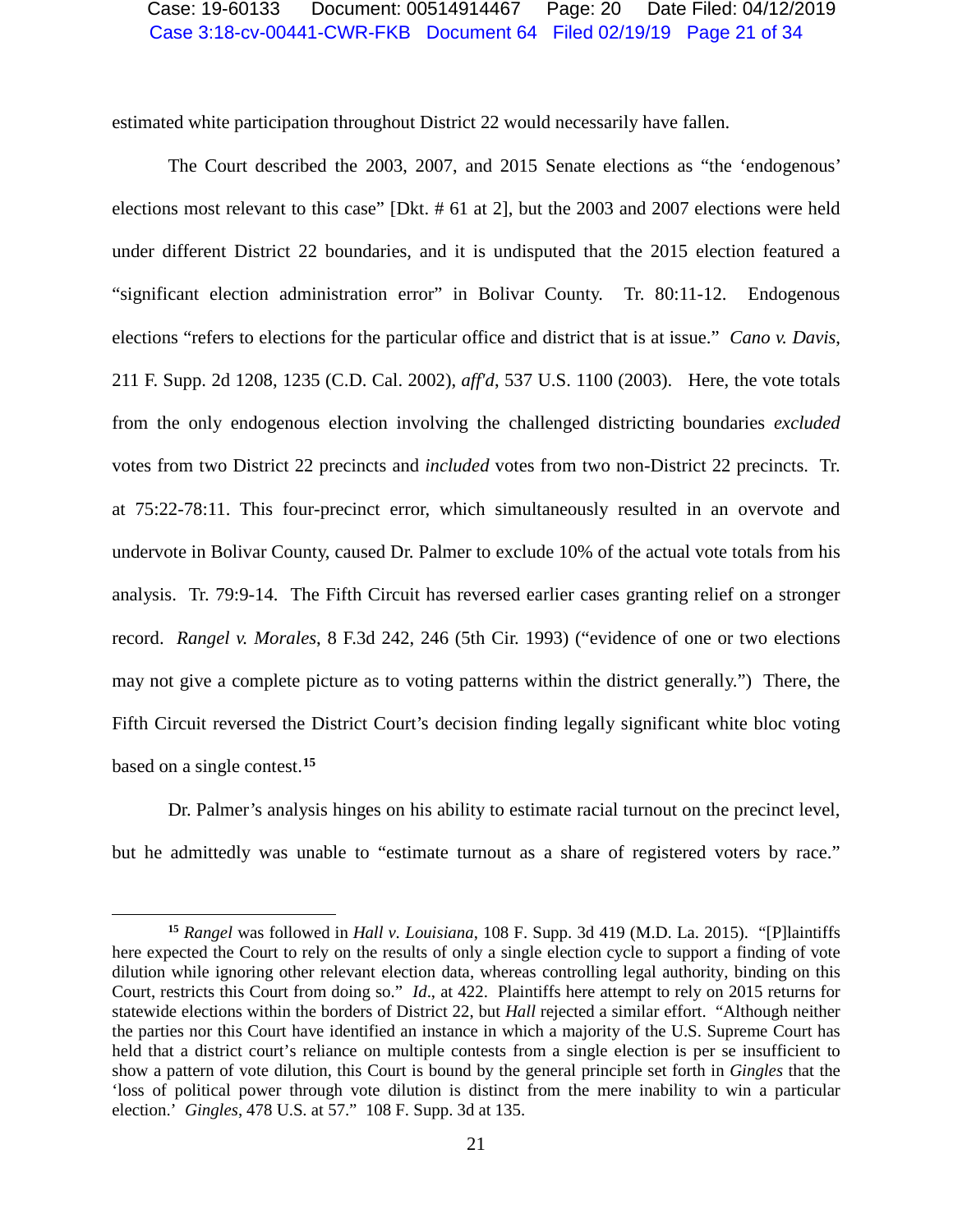Case: 19-60133 Document: 00514914467 Page: 21 Date Filed: 04/12/2019

# **EXHIBIT B**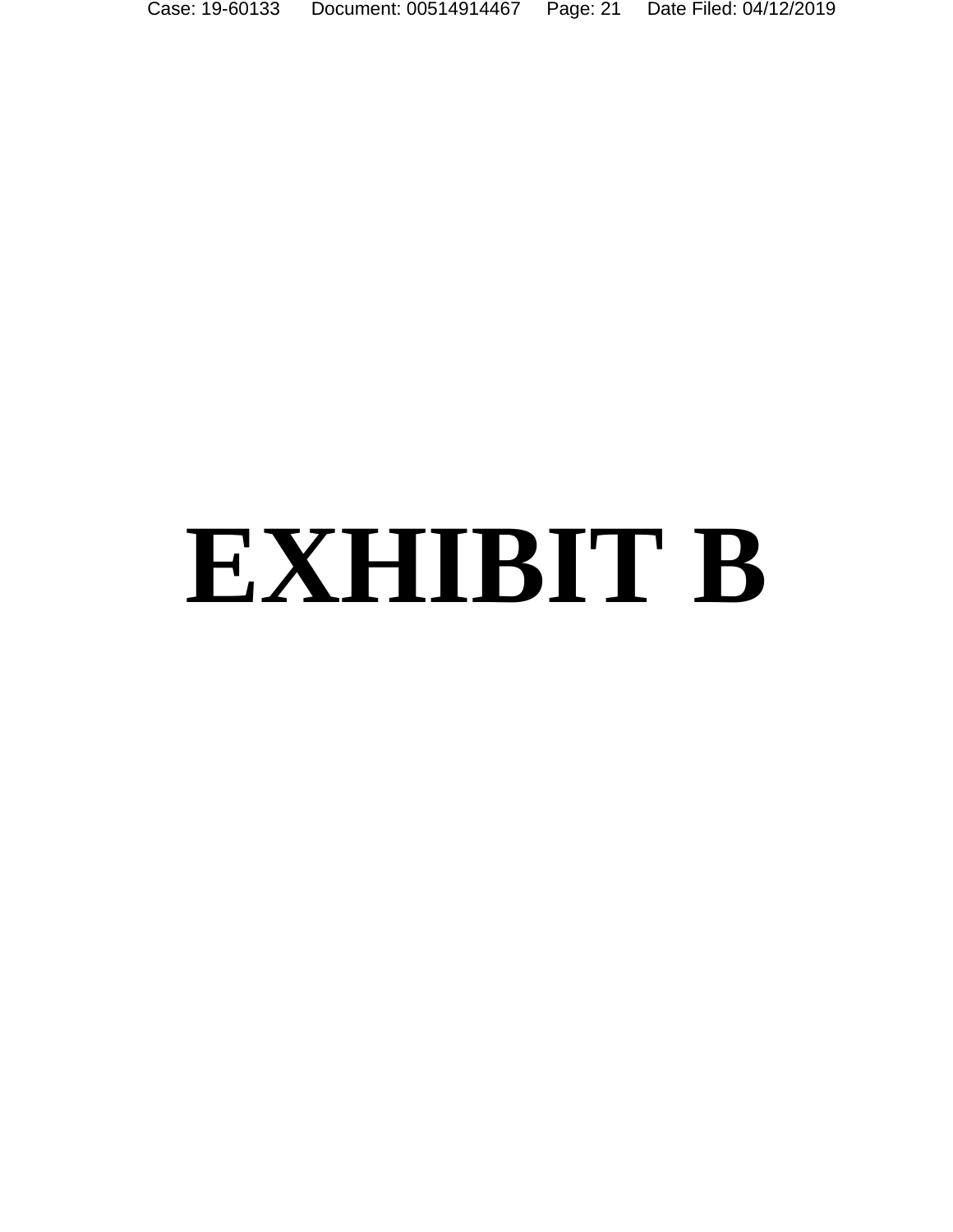1 2 3 4 5 6 7 8 9 10 11 12 13 14 15 16 17 18 19 20 21 22 23 24 25 IN THE UNITED STATES DISTRICT COURT FOR THE SOUTHERN DISTRICT OF MISSISSIPPI NORTHERN DIVISION JOSEPH THOMAS, ET AL PLAINTIFFS VERSUS CIVIL ACTION NO. 3:18CV441-CWR-FKB PHIL BRYANT, ET AL **DEFENDANTS** MOTION HEARING BEFORE THE HONORABLE CARLTON W. REEVES UNITED STATES DISTRICT JUDGE MARCH 4, 2019, JACKSON, MISSISSIPPI APPEARANCES: FOR THE PLAINTIFFS: ROBERT B. MCDUFF, ESQUIRE JON GREENBAUM, ESQUIRE (TELEPHONICALLY) POOJA CHAUDHURI, ESQUIRE (TELEPHONICALLY) FOR THE DEFENDANTS: TOMMIE S. CARDIN, ESQUIRE MICHAEL WALLACE, ESQUIRE DOUGLAS T. MIRACLE, ESQUIRE REPORTED BY: CANDICE S. CRANE, CCR #1781 OFFICIAL COURT REPORTER 501 E. Court Street, Suite 2.500 Jackson, Mississippi 39201 Telephone: (601)608-4187 E-mail: Candice\_Crane@mssd.uscourts.gov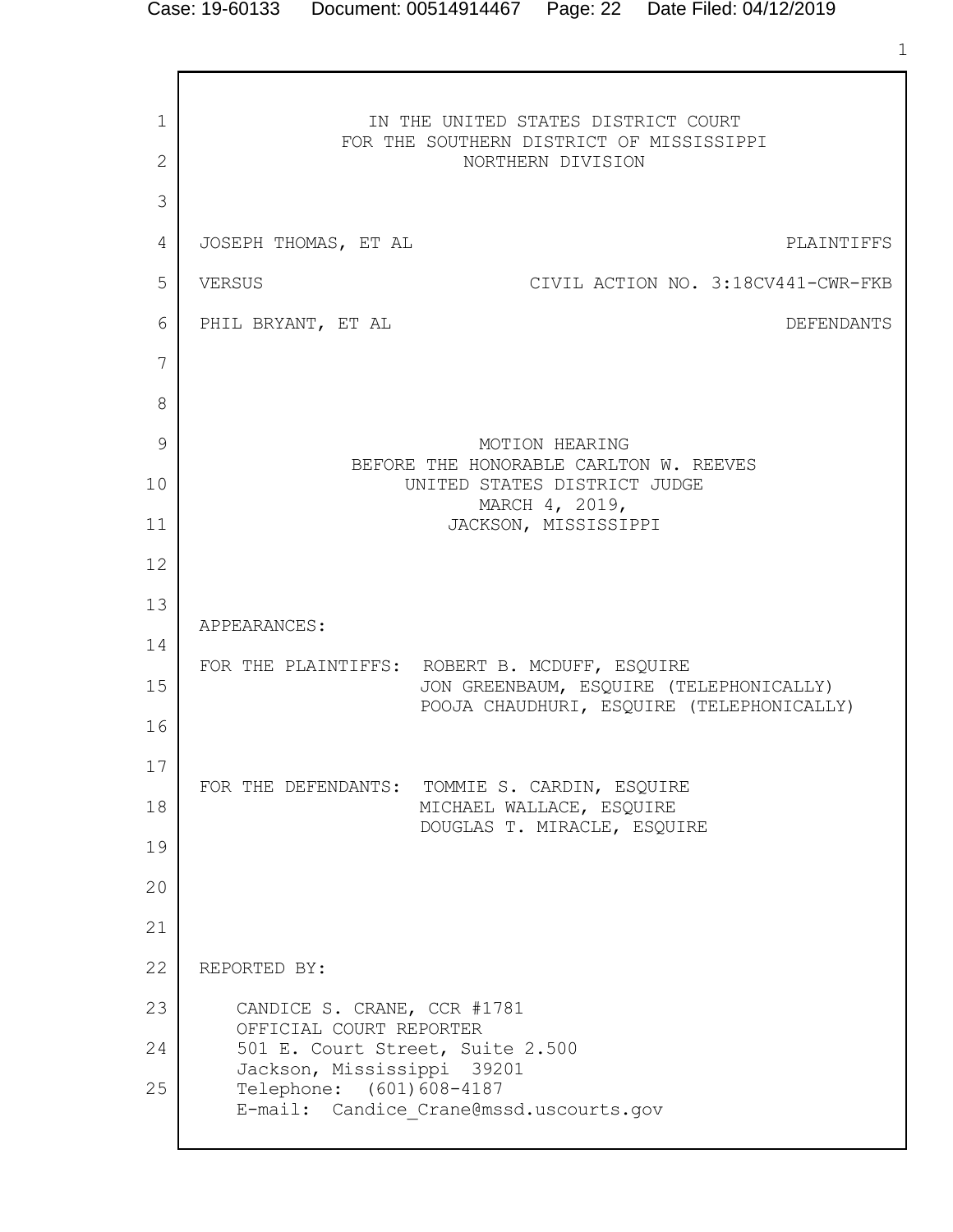Г

| $\mathbf{1}$    | INDEX                            |
|-----------------|----------------------------------|
| $\mathbf{2}$    |                                  |
| 3               |                                  |
| $\overline{4}$  |                                  |
| 5               |                                  |
| 6               |                                  |
| $7\overline{ }$ | Certificate of Court Reporter 28 |
| $\,8\,$         |                                  |
| $\mathcal{G}$   |                                  |
| 10              |                                  |
| 11              |                                  |
| 12              |                                  |
| 13              |                                  |
| 14              |                                  |
| 15              |                                  |
| 16              |                                  |
| 17              |                                  |
| 18              |                                  |
| 19              |                                  |
| 20              |                                  |
| 21              |                                  |
| 22              |                                  |
| 23              |                                  |
| 24              |                                  |
| 25              |                                  |
|                 |                                  |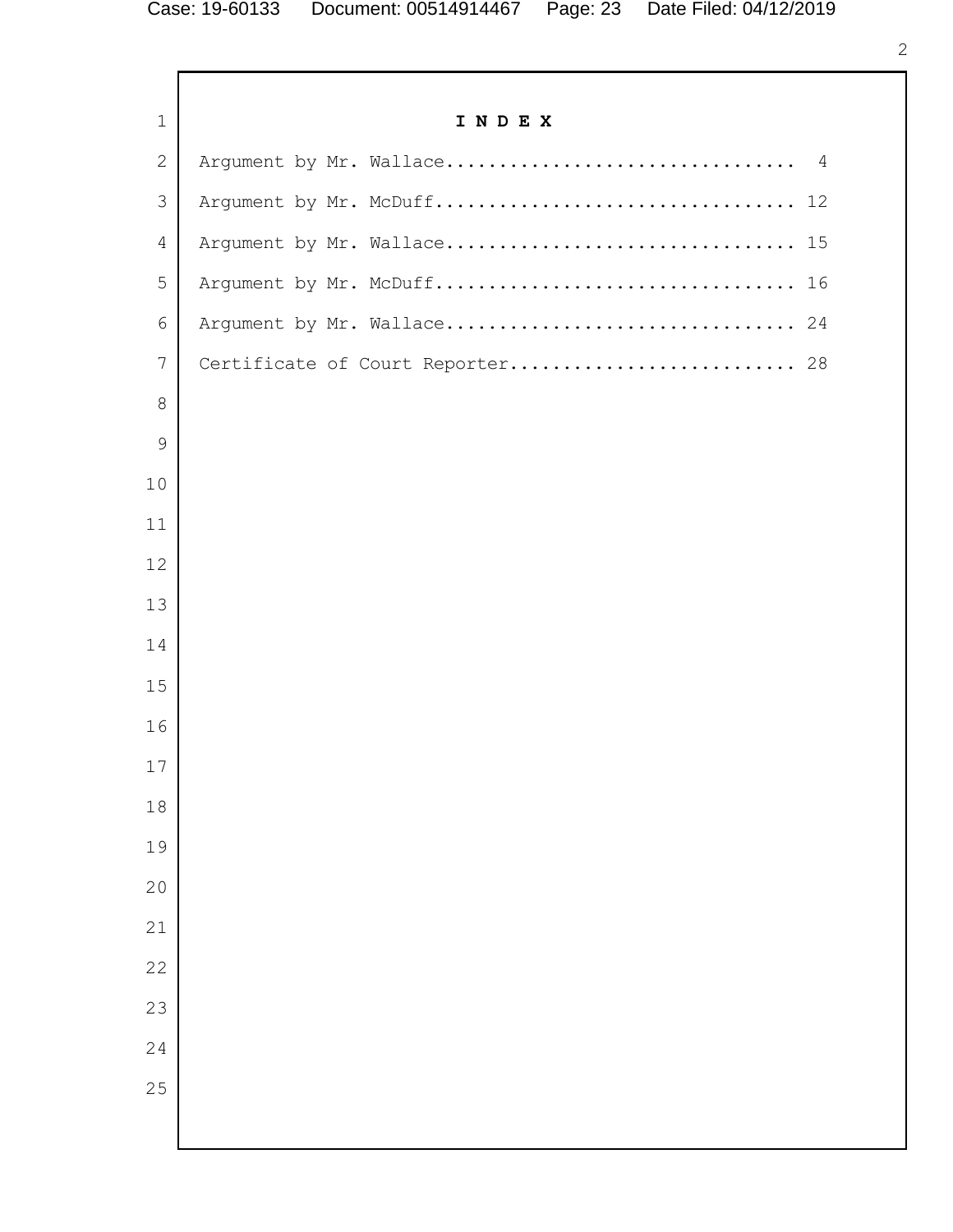### Case: 19-60133 Document: 00514914467 Page: 24 Date Filed: 04/12/2019

1 2 3 4 5 6 7 8 9 10 11 12 13 14 15 16 17 18 19 20 21 22 23 procedures they went through, but why they drew these particular lines the way they did, we don't know. The fact that there is no incumbent really shouldn't change the legality of a plan. Incumbents come and go throughout the decade, and a plan shouldn't become more invalid or less invalid when an incumbent decides whether to come and go. And a remedy  $-$ - I mean, if it's really true that the law compels the remedy that the Court has imposed, then I don't  $--$  it may not be relevant in the long term as to who lives where, and indeed it might be improper in the short term for the Court to take consideration of who lives where in imposing a final judgment that's going to last for a long time. But for the limited purpose of determining whether the final judgment the Court has determined to be necessary should be imposed now or later, then I think it is relevant to look at what is actually happening on the ground, what sort of commitments have been made, what sort of people have been inconvenienced. And it is only for that purpose that we ask you to consider the fact that at least two people have made a major effort in this case, and that effort is about to be wiped away by the remedy that this Court has found to be legally necessary. THE COURT: Speaking of acting on the ground, what if the legislature this morning decided that they would forego what I understood their wish to be, that is wait until rulings come from

25 the legislature, in its infinite wisdom today, decided to adopt a

this Court or the Fifth Circuit on the motions to stay. What if

24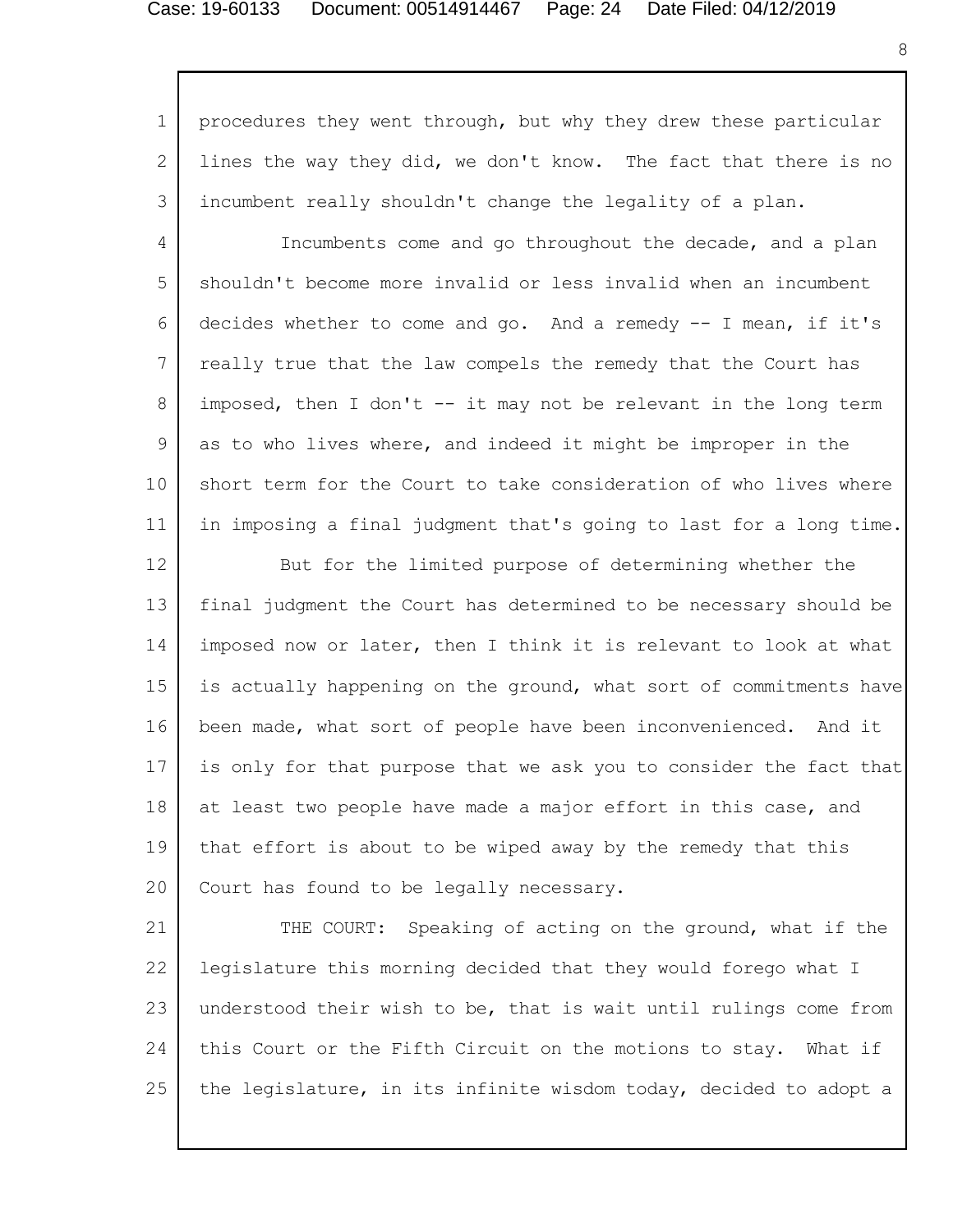1 2 3 4 5 6 7 8 9 10 11 12 13 14 15 16 17 18 19 20 21 22 23 24 25 plan in response to what the Court's -- what the Court heard and what the Court's rulings were? Could this Court -- I know that -- could this Court modify its judgment, or is it the defendant's view the Court cannot do anything because the judgment that it entered the other day is on appeal? MR. WALLACE: I think the only thing this Court could do is -- is vacate its judgment and dismiss it moot. When the legislature passes a law, it's a law. And at -- when that law is passed, everybody in the state is obligated to enforce it until such time as that law is declared illegal or unconstitutional. There was a long time in Mississippi, as everyone in this courtroom knows, when Mississippi did not have the authority to enact electoral laws without permission, but that time is over. I believe -- and, you know, I will confess to Your Honor there isn't much law on it lately, because the legislature hasn't had the authority to pass its own laws without permission lately. But I think the answer is if they pass a law today, it's the law today, and this case is moot. THE COURT: Okay. And they still have every right to -they still have every right to seek to implement a remedy in response to what the Court -- what this Court has submitted at this point, right? MR. WALLACE: I would not characterize it as a remedy, Your Honor. I would characterize it as a law. Once the illegal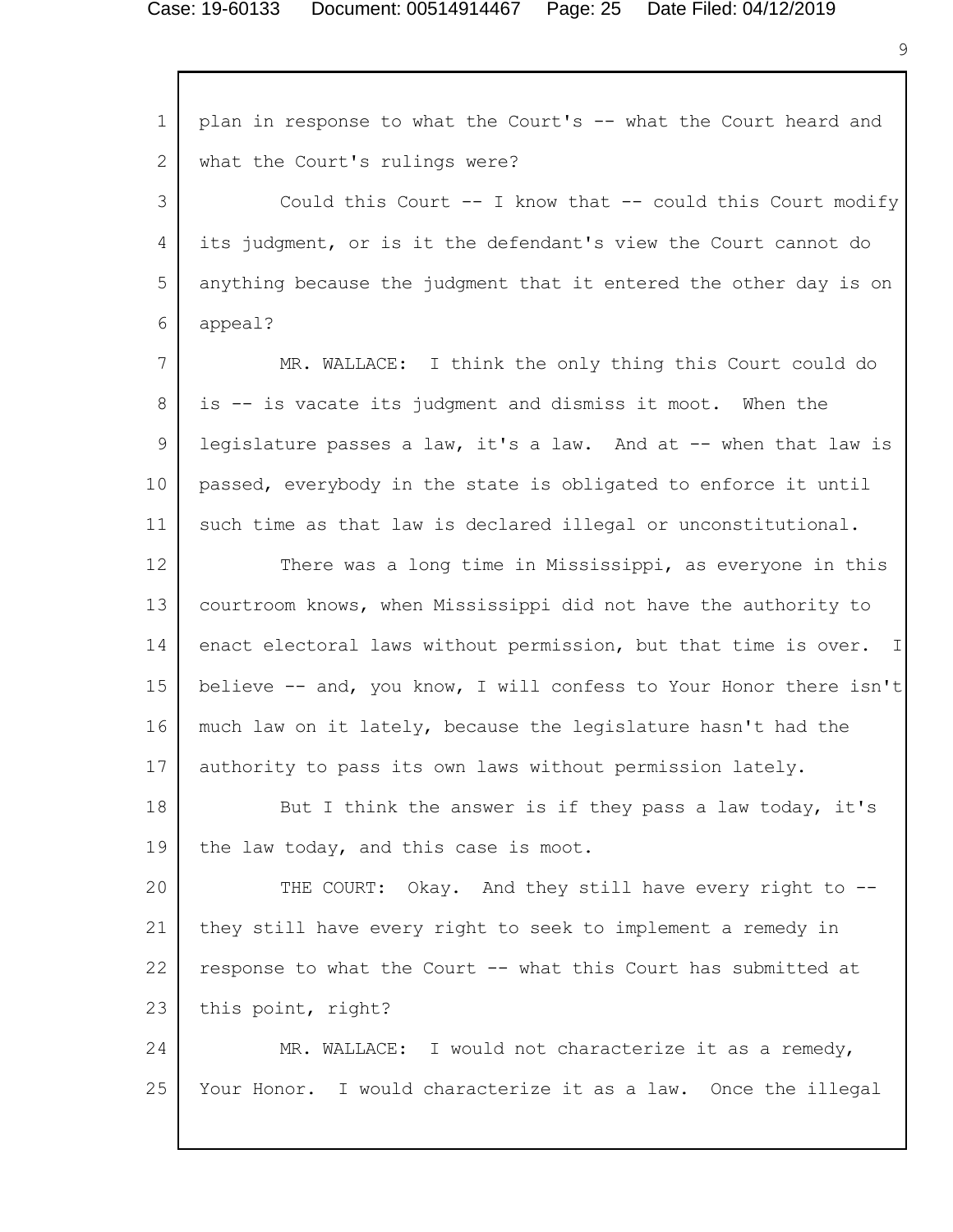1 2 3 4 5 6 7 8 9 10 11 12 13 14 15 16 17 18 19 20 21 22 23 24 25 law is gone, it is gone. The legislature can adopt a new law, and that is the law until somebody tries a case and says there's something wrong with it. Again, that is what I believe the law to be, but I confess to Your Honor that after 50 years of Section 5 it may not be terribly clear. But I think that's the law. THE COURT: Okay. Do you -- and has the legislature informed you at all that any differing opinion from your February the 26th letter that said -- I think that letter specifically says the legislature wishes to adopt -- wishes to do something, adopt a plan, or -- or wishes to do something only after this Court and the Fifth Circuit rules on the motions to stay. MR. WALLACE: I haven't heard anything different from that, Your Honor. What we said in the letter is that if the stay motions are denied, the Senate desires the opportunity to perform its constitutional duty and enact a redistricting plan redrawing Senate District 22. We told you that in a letter on February 26th, and we said the same thing in the short brief we filed that afternoon. And as far as I know, that is still the Senate's -- the message the Senate has for us to give to this Court. THE COURT: All right. And any plan that might ultimately be passed by the Senate, it would be  $-$ - I quess go to the House as well and then they would -- I think that's how they've done it in the past.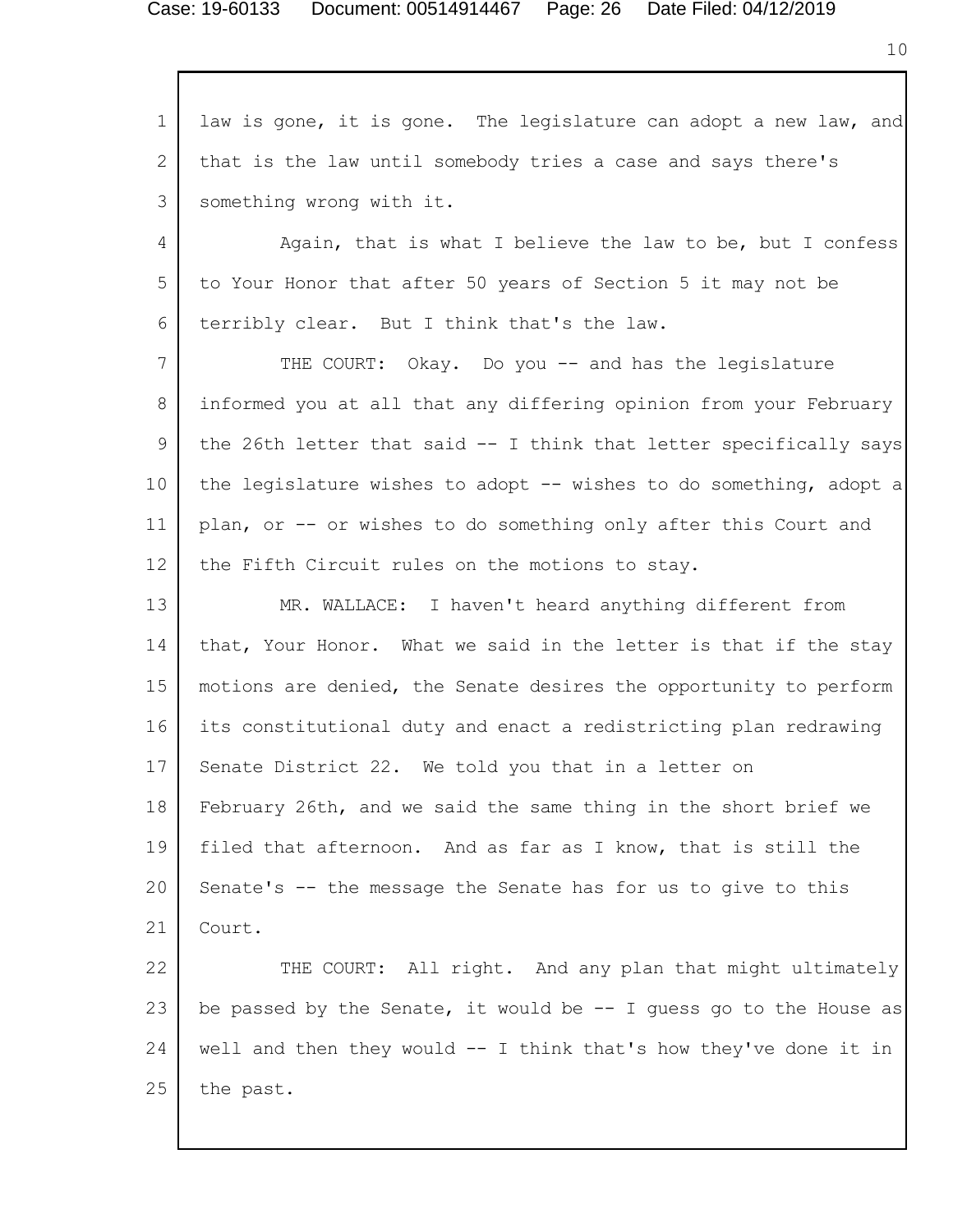## Case: 19-60133 Document: 00514914467 Page: 27 Date Filed: 04/12/2019

1 2 3 4 5 6 7 8 9 10 11 12 13 14 15 16 17 18 19 20 21 22 23 24 staring down that deadline. There was an opposition after that file -- after that telephone conference where the Court talked to the parties I believe about a possible date that we might ought to set aside to have a hearing or something specifically on remedy. I think the plaintiffs' position was, well, Judge, maybe you don't need to take anymore testimony at this time. And I think the parties sort of agreed to that fact and -- and the plaintiff had already offered their three plans, and I think the plan you suggested during that call and otherwise that one of the plans can be adopted if -- if it becomes necessary. So after that call on February 22nd, the plaintiffs filed their opposition to the motion to stay. On  $-$ - on February 25th, the plaintiffs filed a motion to extend the qualification deadline. The attorney general responded to the motion to extend the qualifying deadline by saying it's a non -- a no opposition or no response I think. We don't really have -- he doesn't really have a dog in the fight is how I sort of couched his response. The Court entered its order denying the motion to stay, but granted the motion to extend the qualification deadline. The appeal was filed on February 27th from that order, and now we're dealing with the motions to stay that were filed on February 28th and that the Court then issued an order deferring a ruling on its motion. But, again, the Court noted that it felt compelled to

issue remedy, because the legislature would only take it up if the

25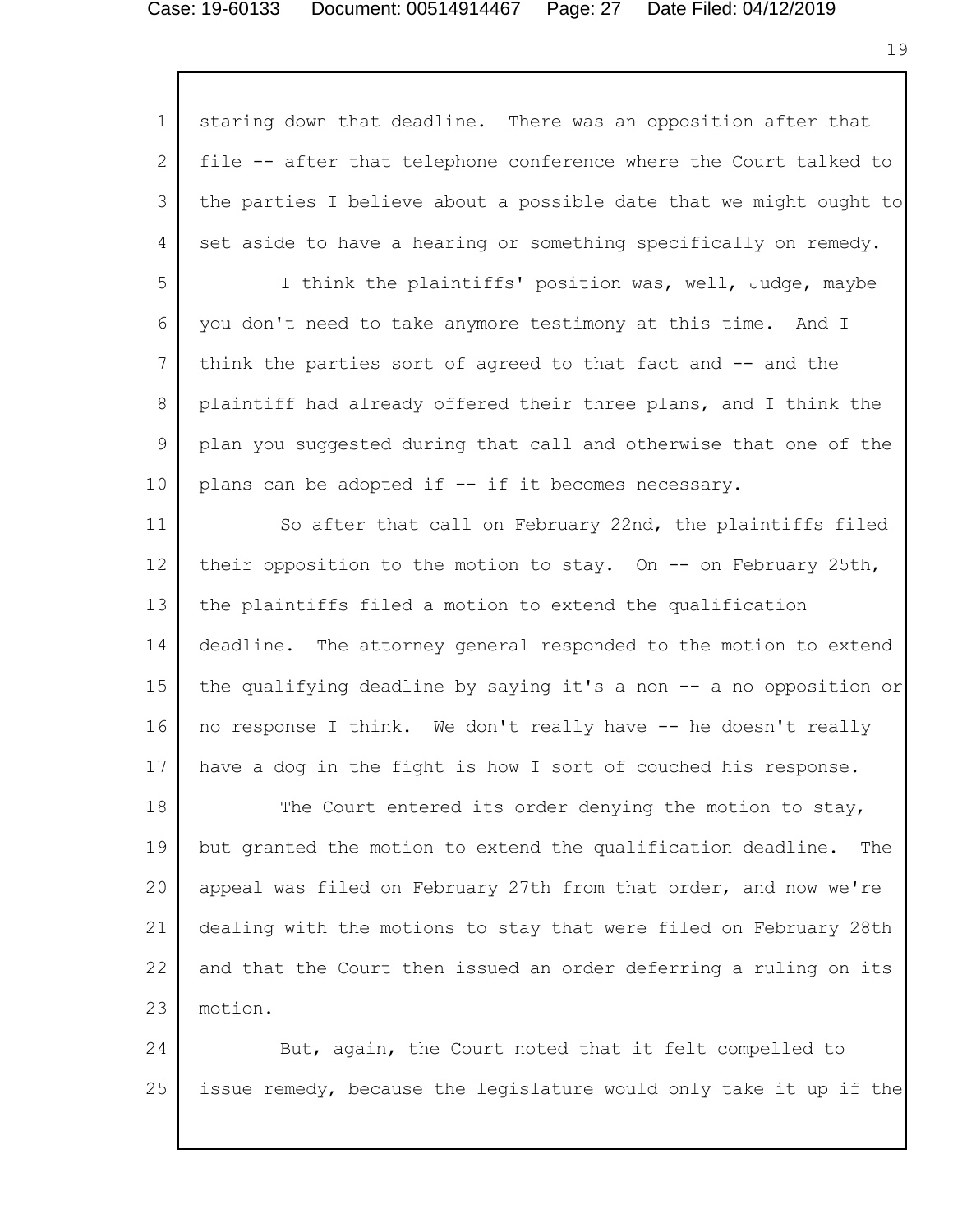### Case: 19-60133 Document: 00514914467 Page: 28 Date Filed: 04/12/2019

1 2 3 4 5 6 7 8 9 10 11 12 13 14 15 16 17 18 19 20 21 22 23 24 25 motion to stay was denied by this Court and the Fifth Circuit, so that brings us to where we are today. The legislature, I think, still has every opportunity and is -- and is encouraged to act on the orders that have been entered by this Court up until this moment. And -- but until then something, I believe, needs to be in place, so that persons will be able to participate in the democratic process through electing candidates of their choice. I'm not -- this is no ruling. I'm just saying what the Court, I believe, has said throughout its many orders and throughout -- and even what I've heard from the parties and otherwise throughout the testimony and the briefings and the filings in this case. So, again, I would encourage the parties to seek a solution through the legislature, but at some point in time, there is going to have to be something in place permanently for the people of District 22, and I know that impacts District 23. According to what the Court has already said, the plan that - that it prefers or the -- but of course the legislature, I think as Mr. McDuff said, I mean, they can decide that they can take up those residencies of the people who sought to qualify, if those candidates have the juice to convince the legislature that that's something that they ought to consider. The legislature can consider a lot of things, some of which none of us may agree with as far as the redistricting process, but certainly it's their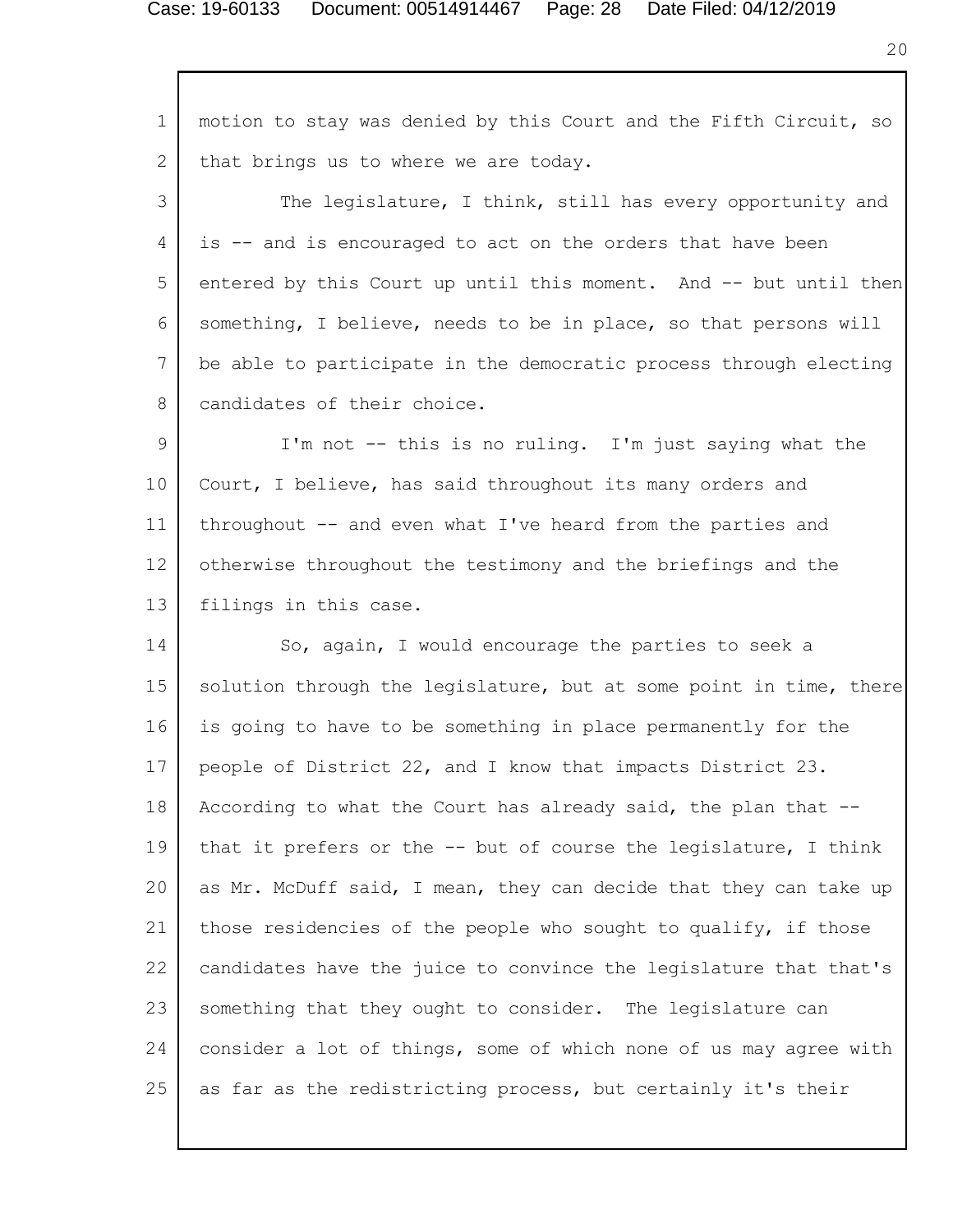21

1 prerogative.

| $\overline{2}$  | And, again, I would encourage the parties to -- to -- I             |
|-----------------|---------------------------------------------------------------------|
| 3               | mean, because I quess my big question is if the -- if I deny the    |
| 4               | stay and the Fifth Circuit agrees with me that the stay ought to    |
| 5               | be denied but doesn't come with that ruling immediately $-$ I mean, |
| 6               | they've seen the $-$ I think they've seen the deadlines in the      |
| $7\phantom{.0}$ | stuff that was going forward. But if they do not do it              |
| 8               | immediately and the legislature simply waits upon their ruling to   |
| 9               | even rev up the engines -- I don't know what they're doing over     |
| 10              | You know, then where does that put us?<br>there.                    |
| 11              | And, of course, the Fifth Circuit could disagree with me.           |
| 12              | But, again, if they disagree with me and that decision does not     |
| 13              | come as immediate to when the legislature thinks it ought to have   |
| 14              | come for them to engineer some changes, then what does that do      |
| 15              | with the voters in District 22 and/or District 23 or -- or some     |
| 16              | other district?                                                     |
| 17              | So that -- I mean, I think the legislature and I think the          |
| 18              | parties -- I think everybody understands that we're operating on    |
| 19              | a -- on a schedule that's passing us by. And I also think that      |
| 20              | it's pretty clear through the earlier orders that this Court is     |
| 21              | qoing -- you know, has played -- has put itself in the second       |
| 22              | position to the legislature. I don't think anybody could arque      |
| 23              | otherwise. I mean, I just don't think that the legislature ought    |
| 24              | to be under the assumption that they cannot act. That's all I'll    |
| 25              | I mean, I'll try to get you an order, a firm order on<br>say now.   |